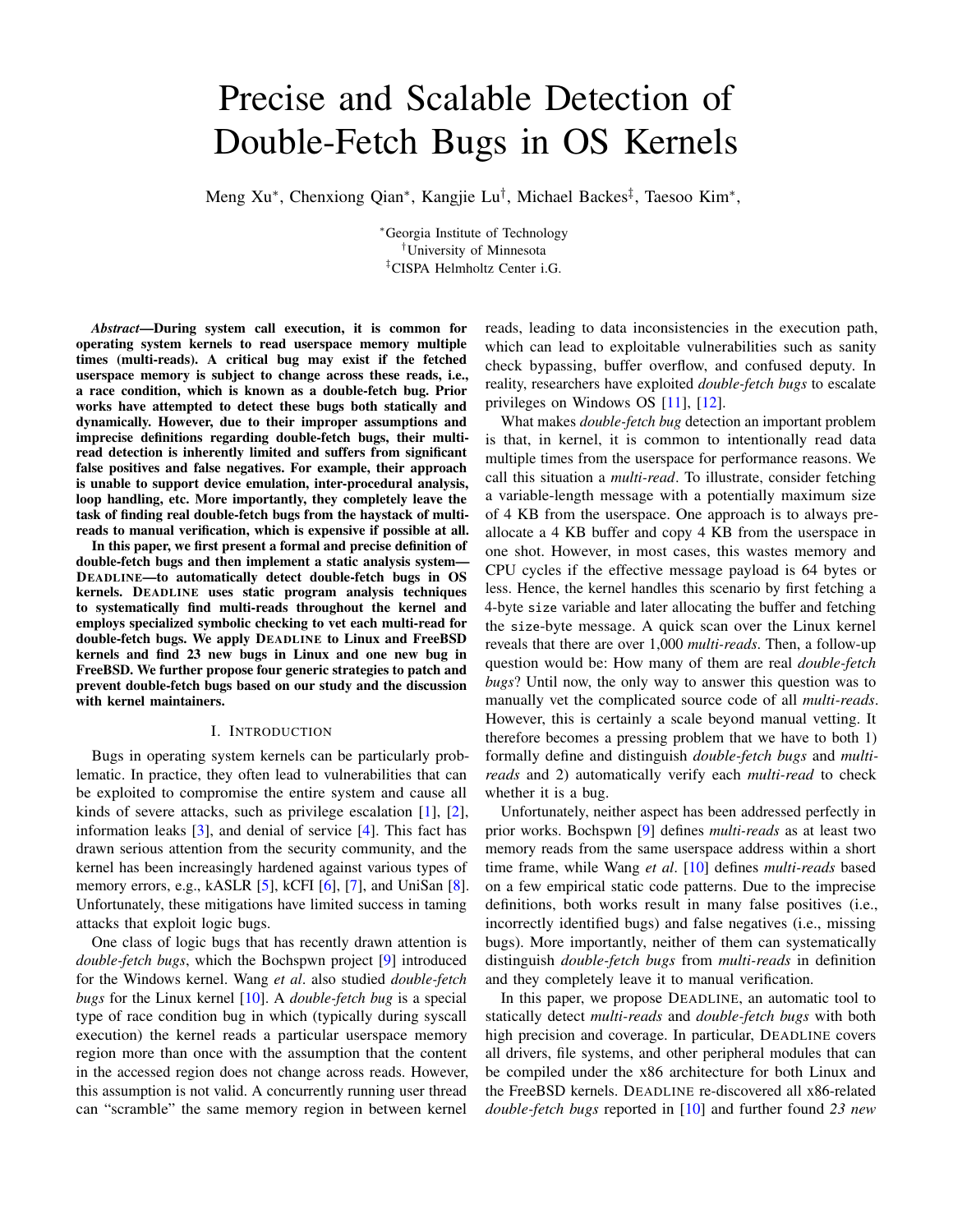*bugs* in the Linux kernel as well as *a new* bug in the FreeBSD kernel, which significantly outperforms prior work.

To guide DEADLINE to detect *double-fetch bugs*, we first formally model and mathematically distinguish *double-fetch bugs* from *multi-reads*. In essence, a *multi-read* becomes a *double-fetch bug* when 1) two fetches are guaranteed to read from an overlapped userspace memory region, 2) a relation between the two fetches is established based on the values in the overlap, which 3) can be destroyed by a race condition that changes the value in the overlap. With these definitions, DEADLINE detects *double-fetch bugs* in two steps. In the first step, DEADLINE tries to find as many *multi-reads* as possible and also builds execution paths for each *multiread* by compiling the kernel source to LLVM intermediate representation (IR) followed by a static code analysis. In the second step, DEADLINE follows the execution paths to vet whether a *multi-read* turns into a *double-fetch bug*. To do this, DEADLINE first transforms the LLVM IR into a symbolic representation (SR) in which each variable is represented by a symbolic expression. After this procedure, DEADLINE detects a *double-fetch bug* by solving symbolic constraints on the SR in accordance with the *double-fetch bug* definitions. A satisfiable result indicates that a *double-fetch bug* exists, while an unsatisfiable result means a bug does not exist.

Although the process sounds intuitive, applying it to kernel code imposes several practical challenges. For example, to detect *multi-reads*, DEADLINE needs to systematically explore paths to collect *multi-reads*, and further trim irrelevant instructions and linearize these execution paths. For *double-fetch bug* vetting, DEADLINE needs to symbolize memory reads and writes, and emulate common library functions. DEADLINE embodies various techniques to address these challenges. In particular, instead of using empirical lexical matching [\[10\]](#page-13-8), it relies on program analysis to collect *multi-reads* and further applies backward slicing and loop unrolling to prune the execution path. For symbolic checking, we propose our own memory model in extension to the model used by traditional symbolic executors  $[13]$ ,  $[14]$ ,  $[15]$  to encode access sequence and memory object information. We also write manual symbolic rules to emulate library functions, which alleviate DEADLINE from having to handle the intricacies in these functions.

Besides detection, we complete the analysis cycle of *doublefetch bugs* by discussing how to exploit *double-fetch bugs* as well as four generic ways to fix *double-fetch bugs* based on our experience in patching these bugs as well as the discussion with kernel maintainers.

Contribution. In summary, this paper makes the following contributions:

- We propose a formal and precise definition of *double-fetch bugs* that eliminates the need to manually verify whether a *multi-read* is a *double-fetch bug*.
- We present the design and implementation of DEADLINE, an end-to-end system to automatically vet kernel code with a tailored symbolic execution model specifically designed for *double-fetch bug* detection.
- With DEADLINE, we find and report 23 new bugs in the Linux kernel and a new bug in the FreeBSD kernel.
- We further propose four generic strategies to patch and prevent *double-fetch bugs* based on our study and the discussion with kernel maintainers.

The rest of the paper provides background on *multi-reads* and *double-fetch bugs* [\(§II\)](#page-1-0), formally defines *double-fetch bugs*  $(\frac{\S}{\S}III)$ , presents an overview of DEADLINE  $(\S$ IV) and the design of each component [\(§V,](#page-4-1) [§VI\)](#page-5-0), reveals implementation details [\(§VII\)](#page-8-0), reports the *double-fetch bugs* found [\(§VIII\)](#page-8-1), explores *double-fetch bug* exploitation [\(§IX\)](#page-9-0) proposes several methods to mitigate *double-fetch bugs* [\(§X\)](#page-10-0), discusses future works [\(§XI\)](#page-11-0), compares with related works [\(§XII\)](#page-12-1), and concludes [\(§XIII\)](#page-12-2).

## II. BACKGROUND

#### <span id="page-1-2"></span><span id="page-1-0"></span>*A. Address space separation*

In modern operating systems, virtual memory is divided into userspace and kernel-space regions. Most notably, the userspace region is separated for each process running in the system, creating an illusion of exclusive address space for each program. Userspace memory can be accessed from all threads running in that address space as well as from kernel. On the other hand, the kernel memory is system-wide and is accessible from the kernel only.

Furthermore, although userspace memory is accessible to the kernel, in practice, the kernel almost never directly dereferences an address supplied by user processes, as any corrupted address, be it by mistake or by intention, will crash the whole system. Instead, if the kernel requires userspace data for execution (as in the case of many driver IOCTL routines), it first duplicates the data into kernel memory and then works on its internal copy. Special schemes, termed *transfer functions*, are provided for this purpose, such as copy\_from\_user, get\_user in Linux, and copyin, fuword in FreeBSD. These schemes not only perform data transfer, but also actively validate userspace accesses and handle illegal addresses or page faults. In fact, extensive manual instrumentations (e.g., the \_\_user mark) are placed to ensure that userspace memory can be accessed only through transfer functions. Therefore, in this paper, we assume that any *multi-read* must be done through one or more transfer functions.

## <span id="page-1-1"></span>*B. Multi-read as a common practice*

Given the limited number of arguments a user process can directly pass to the kernel for a syscall (e.g., maximum six arguments on x86\_64), pointers pointing to block structures in userspace memory are often passed to handle large or complex requests. In this case, the kernel often needs to refer back to userspace memory during the syscall. Theoretically, any *multiread* can be re-designed to a single-read, as illustrated in [§I,](#page-0-0) by pre-defining the shape of the buffer (e.g., the maximum size) and always copying the whole buffer in one shot. However, in practice, this pattern is rarely used due to the waste of memory and CPU cycles, especially when the effective payload is often much smaller than the maximum allowed. Instead, what is typically done in kernel is to first fetch a request header, often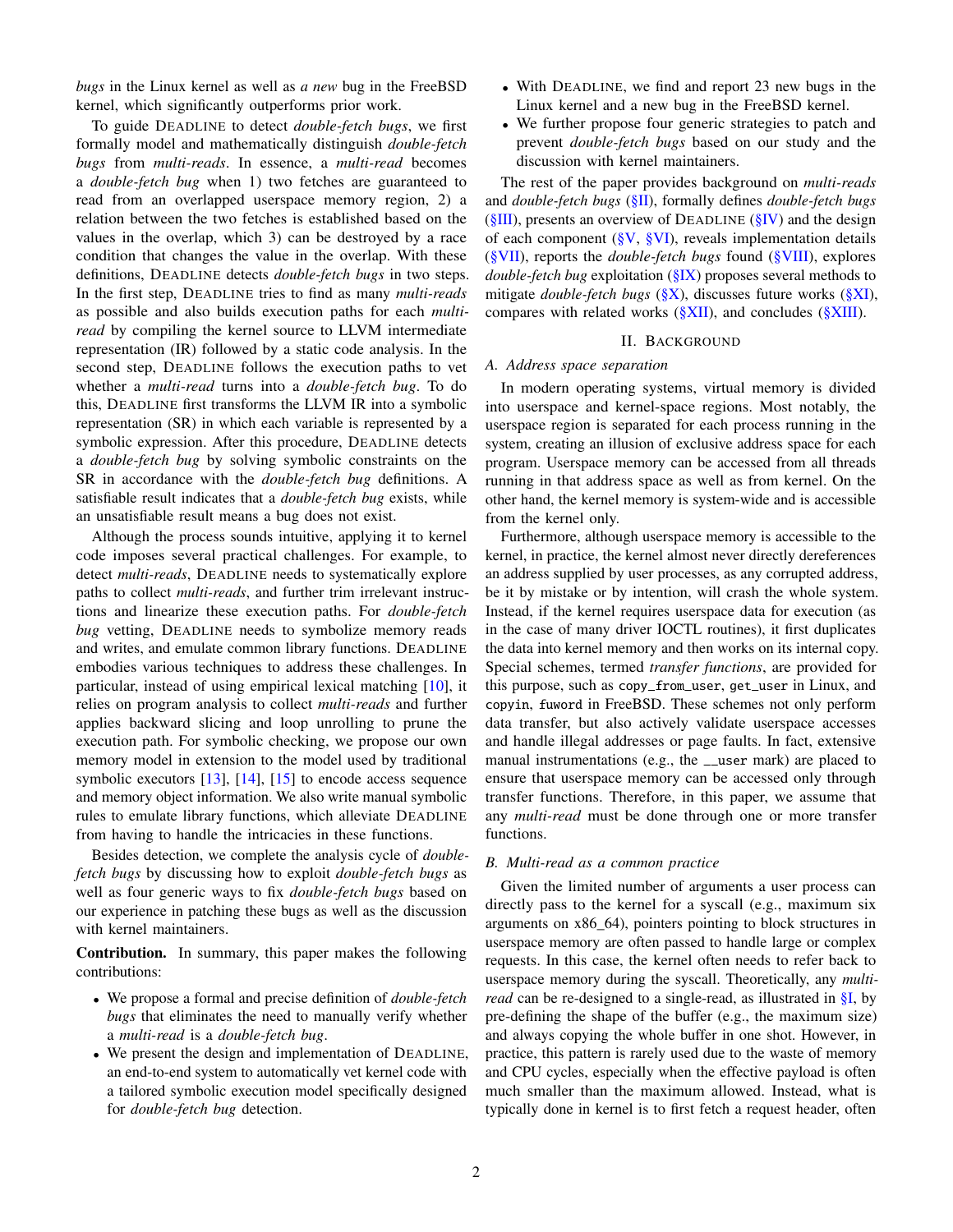```
1 void mptctl_simplified(unsigned long arg) {
2 mpt_ioctl_header khdr, __user *uhdr = (void __user *) arg;
    MPT\_ADAPTER *iocp = NULL;4
5 // first fetch
6 if (copy_from_user(\&khdr, uhdr, sizeof(khdr)))return -EFAULT;
 8
9 // dependency lookup
10 if (mpt_verify_adapter(khdr.iocnum, &iocp) < 0 || iocp == NULL)
11 return -EFAULT;
12
13 // dependency usage
14 mutex_lock(&iocp->ioctl_cmds.mutex);
15 struct mpt_fw_xfer kfwdl, __user *ufwdl = (void __user *) arg;
16
17 // second fetch
18 if (copy_from_user(&kfwdl, ufwdl, sizeof(struct mpt_fw_xfer)))
19 return -EFAULT;
2021 // BUG: kfwdl.iocnum might not equal to khdr.iocnum
22 mptctl_do_fw_download(kfwdl.iocnum, ......);
23 mutex_unlock(&iocp->ioctl_cmds.mutex);
24 }
```
Fig. 1: A dependency lookup *double-fetch bug*, adapted from \_\_mptctl\_ioctl in file drivers/message/fusion/mptctl.c

```
1 void tls_setsockopt_simplified(char __user *arg) {
    struct tls_crypto_info header, *full = /* allocated before */;
 3
      4 // first fetch
    5 if (copy_from_user(&header, arg, sizeof(struct tls_crypto_info)))
      return -EFAULT;
 7
8 // protocol check
9 if (header.version != TLS_1_2_VERSION)
10 return -ENOTSUPP;
11
12 // second fetch
13 if (copy_from_user(full, arg,
14 sizeof(struct tls12_crypto_info_aes_gcm_128)))
15 return -EFAULT;
16
17 // BUG: full->version might not be TLS_1_2_VERSION
18 do sth with(full):
19 }
```
Fig. 2: A protocol checking *double-fetch bug*, adapted from do\_tls\_setsockopt\_txZ in file net/tls/tls\_main.c

```
1 void con_font_set_simplified(struct console_font_op *op) {
    struct console_font font;
3
    if (!op->height) { /* Need to guess font height [compat] */
      u8 tmp, __user *charmap = op->data;
      int h, i;
      for (h = 32; h > 0; h--)8 for (i = 0; i < op>>charcount; i++) {
9 // first batch of fetches
10 if (get_user(tmp, &charmap[32*i+h-1]))
11 return -EFAULT;
12 if (tmp)
13 goto nonzero;
14 }
15 return -EINVAL;
16 nonzero:
17 op->height = h;
18 }
19
20 font.height = op->height;
21 // second fetch
22 font.data = memdup_user(op->data, size);
23 if (IS ERR(font.data))
24 return -EINVAL;
25
26 // BUG: the derived font.height might not match with font.data
27 do_sth_with(&font);
```

```
28 }
```
Fig. 3: An information guessing *double-fetch bug*, adapted from con\_font\_set in file drivers/tty/vt/vt.c

a few bytes only, and then construct the whole request based on the information in the header. Wang *et al*. [\[10\]](#page-13-8) identified three scenarios of this pattern, namely, *size checking*, where the actual length of the request depends on a size variable; *type selection*, where the actual length of the request depends on the opcode of the action performed; and *shallow copy*, where the request header contains a pointer to the second buffer in userspace.

Our analysis confirms these common scenarios but also discovers more interesting reasons and patterns for *multi-reads*. **Dependency lookup.** As shown in [Figure 1,](#page-2-0) in the case where there could be multiple handlers for a request, a lookup, based on the request header, is first performed to find the intended handler, and later the whole request is copied in.

Protocol/signature checking. As shown in [Figure 2,](#page-2-1) the request header is first checked against a pre-defined protocol number. The kernel rejects the request early if the protocol is not honored.

Information guessing. As shown in [Figure 3,](#page-2-2) when certain information is missing, the kernel might first guess this piece of information via a sequence of selective reads from the userspace and later fetch in the whole data. A common rationale behind these cases is to abort the processing early if the request is erroneous and save the cost of buffer allocation and a full request copying.

**Summary:** It is worth noting that the goal of this analysis and categorization is not to enumerate all possible patterns that might cause *double-fetch bugs*; instead, it motivates us to find a generic, formal, yet comprehensive definition of *multi-reads* and *double-fetch bugs* that can unify all these patterns as well as potentially undiscovered ones.

## *C. Reflections on prior works*

Prior works [\[9\]](#page-13-7), [\[10\]](#page-13-8) have been successful in finding *doublefetch bugs*. However, the imprecision in their empirically crafted detection rules makes them suffer from a high number of both false alerts and missing bugs. As shown in  $\S$ II-B, Wang *et al*. [\[10\]](#page-13-8) use code patterns to lexically match against the kernel source code. Although this approach is scalable, there is no guarantee that manually defined patterns cover all possible *multi-reads*. For example, [Figure 1,](#page-2-0) [2,](#page-2-1) [3](#page-2-2) are *double-fetch bugs*, but they might not fall into the pre-defined patterns. Furthermore, simply assuming that there are no *doublefetch bugs* across loops or function calls (i.e., lack of interprocedural analysis) might be dangerous. For example, [Figure 3](#page-2-2) is one case of a *double-fetch bug* that involves loops. More cases, including inter-procedural *double-fetch bugs*, can be found in [Table II.](#page-10-1) In addition, the underlying pattern-matching engine, Coccinelle [\[16\]](#page-13-14), does not thoroughly support macro expansion, which is heavily used in kernels and could introduce *double-fetch bugs* when certain configurations are enabled. For example, when CONFIG\_COMPAT is enabled, functions designed for compatibility reasons will be in effect, and several of them can be buggy, as shown in [Table II.](#page-10-1) Ignoring these functions might lead to missing bugs.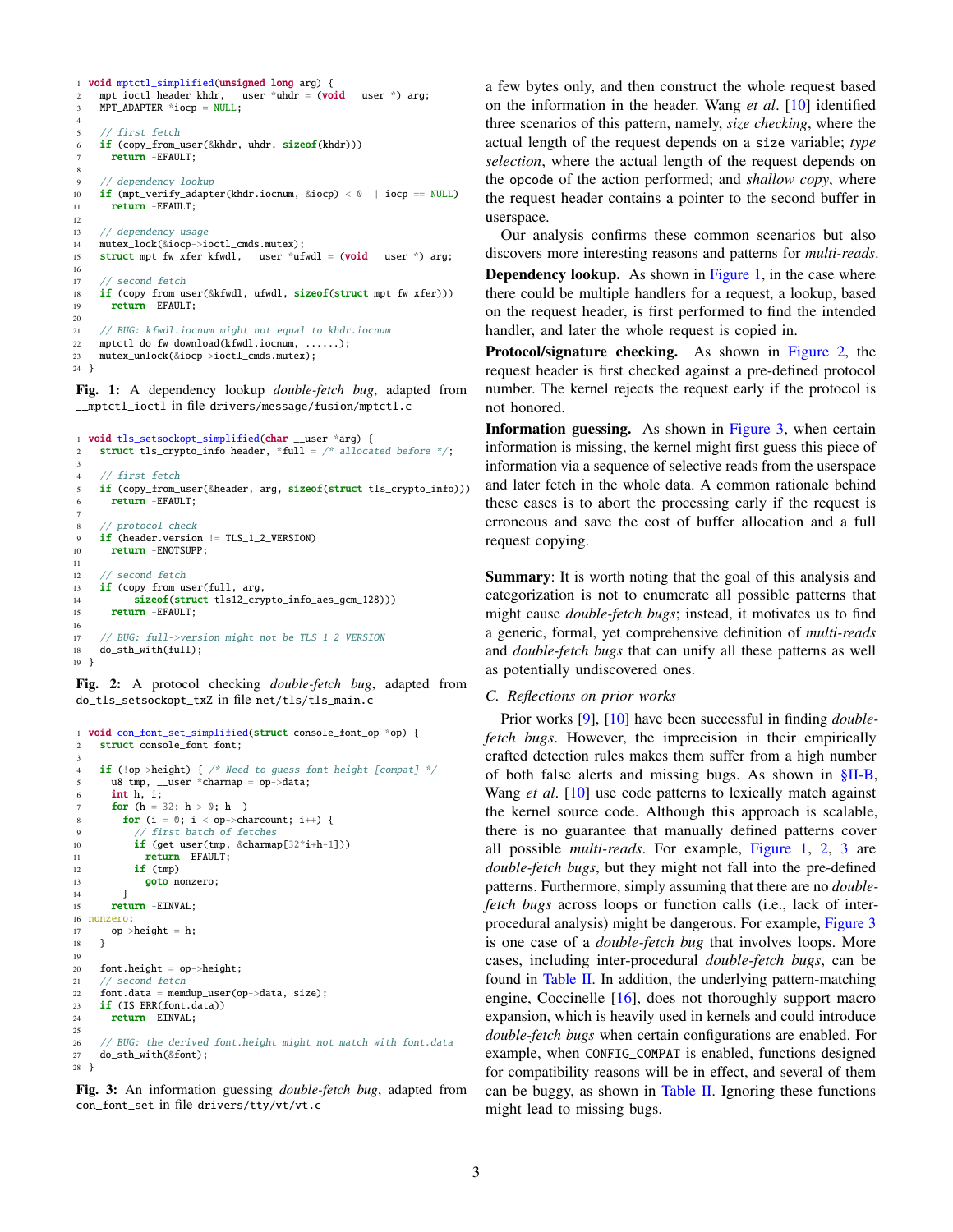Bochspwn [\[9\]](#page-13-7) instead is a dynamic approach. It defines a *multi-read* as at least two memory reads to the same userspace virtual address 1) in which both originate from kernel code execution and 2) that happen within a pre-defined time frame. Although this definition conforms to the memory access pattern when a *multi-read* occurs, the dynamic nature of this approach makes it very hard to scale to a full-fledged kernel, and the code coverage is inherently low. This has two implications: 1) Bochspwn is limited to finding bugs within hardware devices that can be emulated, which only account for a fraction of drivers covered in the Linux kernel; and 2) even among the emulated drivers, the actual amount of code that can be tested highly depends on the test suites, which, in most cases, only cover the hot paths.

More critically, neither of these works attempts to distinguish *double-fetch bugs* from *multi-reads* and they completely leave it to manual verification. A quick scan over the Linux kernel, however, reveals that over 1,000 *multi-reads* are present in the kernel. Under the definitions in [\[9\]](#page-13-7), [\[10\]](#page-13-8), each of them could be a *double-fetch bug* and requires manual verification. Although simple heuristics can be applied to filter out trivial cases, the number of remaining cases might still be overwhelming for manual effort. Therefore, *it is important to distinguish between multi-reads and double-fetch bugs at definition*.

## <span id="page-3-0"></span>III. DOUBLE-FETCH BUGS: A FORMAL DEFINITION

As discussed in [§II-B,](#page-1-1) relying on empirical code patterns for *double-fetch bug* detection is imprecise and could result in a lot of manual effort to verify that a *multi-read* is indeed a *double-fetch bug*. Instead, DEADLINE labels an execution path as a *double-fetch bug* when the following four conditions are met:

- 1) There are at least two reads from userspace memory, i.e., it must be a *multi-read*. As discussed in [§II-A,](#page-1-2) a userspace fetch can be identified by transfer functions like copy\_from\_user.
- 2) The two fetches must cover an overlapped memory region in the userspace. If this condition is met, we call the *multi-read* an *overlapped-fetch*.
- 3) A *relation* must exist based on the overlapped regions between the two fetches. We consider both control and data dependence as relations.
- 4) DEADLINE cannot prove that the relation established still holds after the second fetch. In other words, a user process can do a race condition to change the content in the overlapped region to destroy the relation.

Conditions 1) and 2) are straightforward to understand. For condition 3), if the execution path can be deviated based on the values from the first fetch, it implies an assumption about these values, and this assumption should be honored by the second fetch. A typical example is shown in [Figure 2,](#page-2-1) whereby after the first fetch, the control flow is deviated if header.version != TLS\_1\_2\_VERSION, i.e., the second fetch can never happen. The fact that line 13 can be reached already implies that header.version == TLS\_1\_2\_VERSION, which is not re-checked after the second fetch and this makes it a *double-fetch bug*.

For data dependence, consider the bug shown in [Figure 1,](#page-2-0) where the value khdr.iocnum is used to look up the correct adapter, iocp, to handle the request. The fact that line 18 (the second fetch) can be reached implies that an adapter is already found and a mutex is already held. However, in line 22, the adapter is looked-up again (with kfwdl.iocnum), but this time, an adapter different from iocp can be found if the iocnum is changed, leading to a request performed without the intended adapter whose mutex is held.

It is also possible that both control and data dependence exist. This typically happens when a variable representing total message size is fetched in, sanity-checked, and later used to do the second fetch, as shown in [Figure 4a.](#page-7-0) The variable size must be within a reasonable range, and attr->size should hold the effective size of the attr buffer. However, after the second fetch, both relations might not hold anymore.

For condition 4), if the relation established in condition 3) is control dependence only, we need to prove that the same set of constraints still holds for the values copied in after the second fetch. In the example of [Figure 2,](#page-2-1) we should check that full->version == TLS\_1\_2\_VERSION still holds. On the other hand, if a data dependence is established, re-checking the conditions is not sufficient and a full equality proof is needed. In the case of [Figure 4a,](#page-7-0) checking that PERF\_ATTR\_SIZE\_VER0 <= attr->size <= PAGE\_SIZE does not reflect the relation that attr->size holds the effective size of attr. The correct way is to prove that  $attr\rightarrow$ size  $=$  size in all cases.

Put the above description in formal terms:

Fetch. We use a pair  $(A, S)$  to denote a *fetch*, where A represents the starting address of the *fetch* and S represents the size of the memory (in bytes) copied into kernel.

**Overlapped-fetch.** Two fetches,  $(A_0, S_0)$  and  $(A_1, S_1)$ , are considered to have an overlapped region if and only if:

 $A_0 \leq A_1 < A_0 + S_0 \quad \text{or} \quad A_1 \leq A_0 < A_1 + S_1$ Correspondingly, we use a pair  $(A_{01}, S_{01})$  to denote the overlapped memory region for the two fetches and a triple  $(A_{01}, S_{01}, i = [0, 1])$  to denote the memory copied in during the first or second fetch.

**Control dependence.** A variable  $V$  is considered to be control dependent if  $V \in (A_{01}, S_{01}, 0)$  and V is subject to a set of constraints in order for the second fetch to happen. The set of constraints V must satisfy is denoted as  $[V<sub>c</sub>]$ . To prove that a *double-fetch bug* cannot exist in this case, we have to prove that V' constructed from  $(A_{01}, S_{01}, 1)$  must also satisfy  $[V_c]$ .

**Data dependence.** A variable  $V$  is considered to be data dependent if  $V \in (A_{01}, S_{01}, 0)$  and V is consumed, such as being assigned to other variables, involved in calculations, or passed to function calls. To prove that a *double-fetch bug* cannot exist in this case, we have to prove that  $V'$  constructed from  $(A_{01}, S_{01}, 1)$  must satisfy  $V' = = V$ .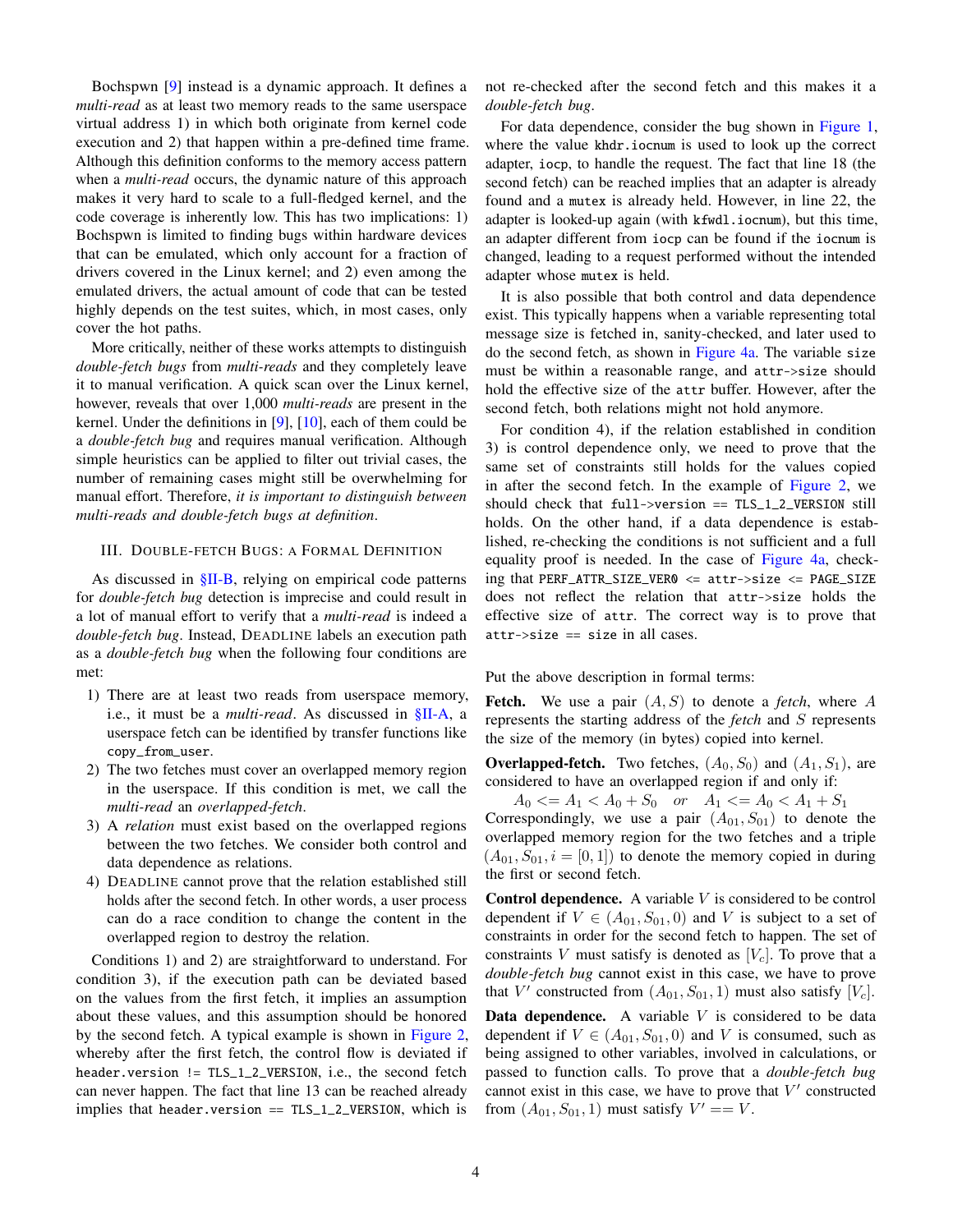## IV. DEADLINE OVERVIEW

<span id="page-4-0"></span>The formal modeling of *double-fetch bugs* inspired us to use symbolic checking for *double-fetch bug* detection. Compared with actually executing the code with concrete inputs (like Bochspwn [\[9\]](#page-13-7)), symbolic execution gives us the power of generality, i.e., *solving* for a case that can meet certain conditions or *proving* that these conditions can never be satisfied. This gives DEADLINE the precision of detection and also alleviates the manual effort. Furthermore, symbolic execution, being a static analysis technique, is not limited by the availability of hardware or machine configurations and can theoretically be applied against all the drivers, file systems, and peripheral modules in the kernel source tree. It also enables DEADLINE to start path exploration and checking from virtually any point, in a manner similar to UC-KLEE [\[17\]](#page-13-15), instead of from fixed entry points like syscall entry or kernel boot.

However, before rushing into symbolic checking, DEADLINE needs to collect as many *multi-reads* as possible since every *double-fetch bug* must be a *multi-read*. Furthermore, for each *multi-read*, DEADLINE constructs the execution paths for the symbolic execution to follow along. DEADLINE achieves this by first compiling kernel source code into the LLVM intermediate representation (IR) and statically analyzing the IR to identify *multi-reads* and prune associated execution paths.

We choose to work with LLVM IR instead of the C source code for several reasons: 1) LLVM IR preserves most of the information needed by DEADLINE, such as type information, function names and arguments, etc. The only information loss is the \_\_user mark, which can be easily added back to the IR by adding the mark to LLVM metadata. The \_\_user mark is used to differentiate userspace and kernel memory objects, which will be illustrated in detail in  $\gamma$ VI-C. 2) LLVM IR is in the single static assignment (SSA) form, which closely mimics the logic for symbolic execution, i.e., assigning a symbolic value to each definition of a variable. Working with LLVM IR also enables the reuse of many LLVM analysis passes such as call-graph construction, function inlining, etc.

Overall procedure. In short, DEADLINE's detection procedure consists of two steps:

- 1) Scan the kernel and collect as many *multi-reads* as possible along with their execution paths.
- 2) Check along each execution path to see if a *multi-read* turns into a *double-fetch bug*.

The high-level procedure for DEADLINE is illustrated in [Al](#page-4-2)[gorithm 1.](#page-4-2) The process starts by scanning the kernel and collecting all fetches (line 2). This is an easy step, as each userspace fetch is clearly marked by a call to a transfer function (see details in  $\S$ II-A). Then, for each fetch found, DEADLINE scans backward and forward along the control flow graph for other fetches (line 4), and if other fetches are found, marks them as fetch pairs, each constitutes a *multi-read*. Afterward, DEADLINE builds all possible execution paths that run through both fetches for each fetch pair (line 6). We elaborate these two steps in  $\frac{8}{3}V$ . Finally, for each execution path constructed, DEADLINE invokes its symbolic execution engine and checks

In : Kernel - The kernel to be checked Out : Bugs - The set of *double-fetch bugs* found 1  $Bugs \leftarrow \emptyset$ 2  $Set_f \leftarrow$  Collect\_Fetches(*Kernel*); 3 for  $\tilde{F} \in Set_f$  do<br>4 |  $Set_{mr} \leftarrow C_0$ 4  $Set_{mr} \leftarrow$  Collect\_Multi\_Reads(F)<br>5 **for**  $\lt F_0, F_1, Fn \gt \in Set_{mr}$  **do** for  $\langle F_0, F_1, Fn \rangle \in Set_{mr}$  do 6 | Paths ← Construct\_Execution\_Paths( $F_0, F_1, F_n$ ) 7 **for**  $P \in Paths$  do 8 **if** *Symbolic\_Checking(P, F<sub>0</sub>, F<sub>1</sub>) == UNSAFE* then 9 | | |  $Bugs.add( $F_0, F_1 >$$ 10 | | | end  $11$  end  $12$  end <sup>13</sup> end

<span id="page-4-2"></span>whether the *multi-read* is a *double-fetch bug* based on the formal definitions. This step is depicted in detail in [§VI.](#page-5-0)

# V. FINDING MULTI-READS

<span id="page-4-1"></span>Finding *multi-reads* is the first step for *double-fetch bug* detection. Prior works either used empirical rules [\[10\]](#page-13-8) or relied on dynamic memory access patterns [\[9\]](#page-13-7) to find *multi-reads*, both of which could be problematic (e.g., assuming *multireads* are intra-procedural). To inherently improve the finding of *multi-reads*, DEADLINE instead employs static and symbolic program analyses to systematically find *multi-reads* against the whole kernel codebase.

#### *A. Fetch pairs collection*

In this step, the goal for DEADLINE is to statically enumerate all *multi-reads* that could possibly occur. In particular, DEADLINE tries to identify all the fetch pairs that can be reached at least statically, i.e., there exists a reachable path in the control flow graph (CFG) between the two fetches (i.e., a fetch pair).

One approach is to 1) identify all fetches in the kernel, i.e., calls to transfer functions; 2) construct a complete, interprocedural CFG for the whole kernel; and 3) perform pairwise reachability tests for each pair of fetches. Although 1) is easy, given the scale and complexity of kernel software, both 2) and 3) are hard if not impossible in practice. Therefore, DEADLINE chooses to find fetch pairs in a bottom-up manner, as described in [Algorithm 2.](#page-5-1) In short, starting at each fetch, within the function it resides in, DEADLINE scans through both the reaching and reachable instructions for this fetch and among those instructions, either marks that we have found a fetch pair (line 6, 15) or inline the function containing a fetch and re-executes the search (line 9, 18).

Note that, in addition to the two fetches, the enclosing function  $Fn$  is also attached to the pair, and we use this triple to denote a *multi-read* in DEADLINE. Conceptually, this  $Fn$  is the deepest function in the global call graph (if it can ever be constructed) that encloses both fetches, and later the execution paths will be constructed within this  $Fn$ . This alleviates DEADLINE in constructing execution paths from fixed entry and exit points such as syscall enter and syscall

#### Algorithm 1: High-level procedure for *double-fetch bug* detection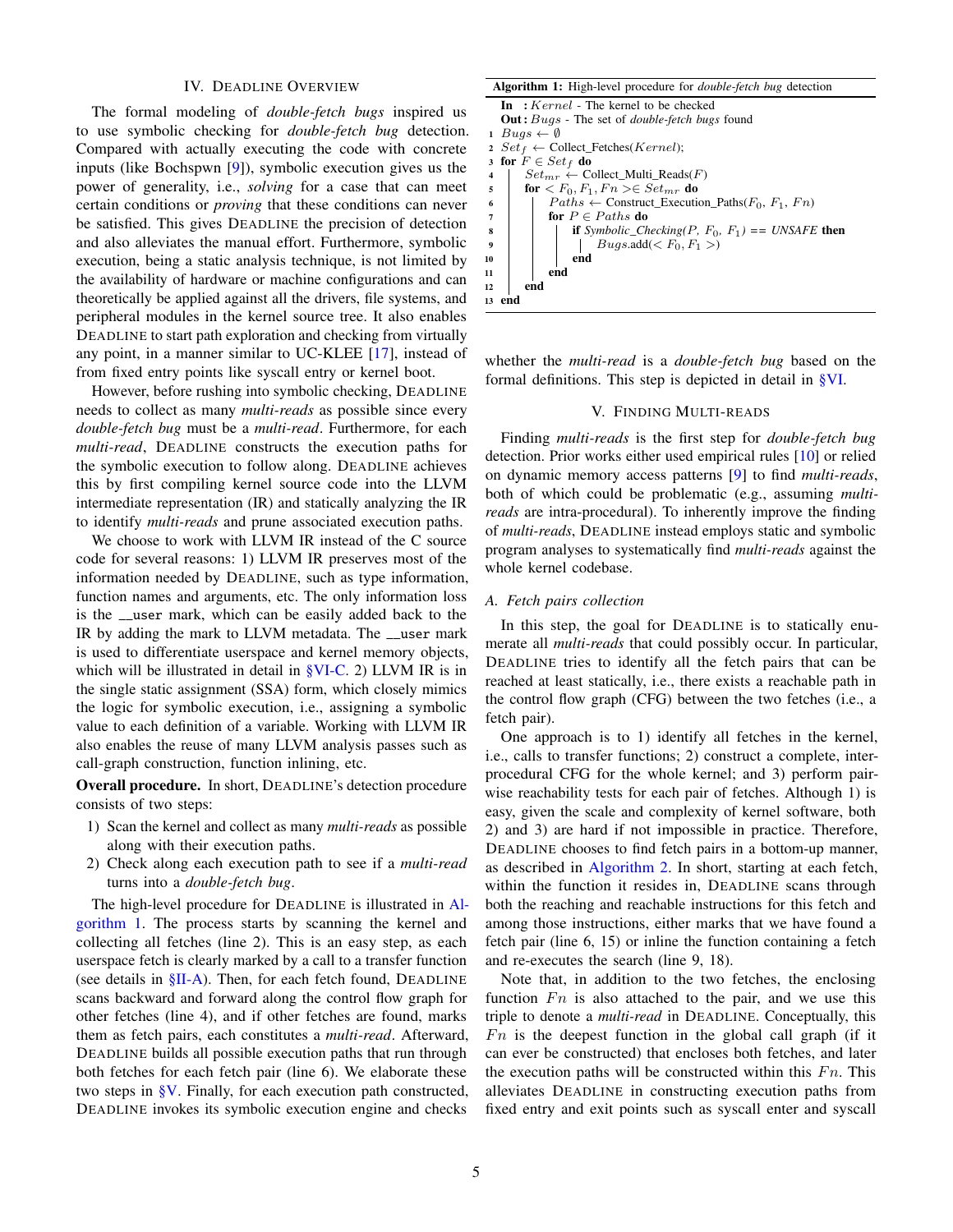Algorithm 2: Collect\_Multi\_Reads( $F$ )

|                  | In : $F$ - A fetch, i.e., a call to a transfer function                                |
|------------------|----------------------------------------------------------------------------------------|
|                  | <b>Out:</b> R - A set of triples $\lt F_0, F_1, F_n >$ representing <i>multi-reads</i> |
|                  | $1 \space Fr \leftarrow$ Function that contains F;                                     |
|                  | $2 R \leftarrow \emptyset$ :                                                           |
|                  | $3 \text{ Set}_{up} \leftarrow$ Get_Upstream_Instructions( <i>Fn</i> , <i>F</i> );     |
|                  | 4 for $I \in Set_{up}$ do                                                              |
| 5 <sub>5</sub>   | <b>if</b> <i>I</i> is a fetch <b>then</b>                                              |
| 6                | $R \text{.} \text{add}(< I, F, Fn>)$                                                   |
| 7                | end                                                                                    |
| 8                | <b>if</b> $I$ is a call to a function that contains a fetch <b>then</b>                |
| $\boldsymbol{9}$ | Inline $I$ , redo the algorithm                                                        |
|                  |                                                                                        |
| 10               | end                                                                                    |
|                  | 11 end                                                                                 |
|                  | 12 $Set_{dn} \leftarrow$ Get_Downstream_Instructions( <i>Fn</i> , <i>F</i> );          |
|                  | 13 for $I \in Set_{dn}$ do                                                             |
| 14               | <b>if</b> $I$ is a fetch <b>then</b>                                                   |
| 15               | $R$ .add $(F, I, Fn>)$                                                                 |
| 16               | end                                                                                    |
| 17               | <b>if</b> $I$ is a call to a function that contains a fetch <b>then</b>                |
| 18               | Inline $I$ , redo the algorithm                                                        |
| 19               | end                                                                                    |
| 20               | end                                                                                    |
|                  |                                                                                        |

<span id="page-5-1"></span>return, which are usually very lengthy with many irrelevant instructions to the forming of a *double-fetch bug*.

Indirect calls. One special case in this process is an indirect call, which is often used in kernel to simulate polymorphism behaviors. DEADLINE does not attempt to resolve the actual targets of an indirect call (in fact, in many cases, they can only be resolved at runtime). Instead, DEADLINE conservatively identifies all potential targets of an indirect call. Specifically, DEADLINE first collects the address-taken functions and then employs the type-analysis-based approach [\[18\]](#page-13-16), [\[19\]](#page-13-17) to find the targets of indirect calls. That is, as long as the type of arguments of an address-taken function matches with the callsite of an indirect call, we assume it is a valid target of the indirect call.

## <span id="page-5-3"></span>*B. Execution path construction*

In this step, DEADLINE is given a triple  $\langle F_0, F_1, F_n \rangle$ which represents a *multi-read*, and the goal for DEADLINE is twofold: 1) to find all execution paths within the enclosing function  $(F_n)$  that connect both fetches  $(F_0$  and  $F_1)$  and 2) to slice out the irrelevant instructions that have no impact on the fetches or are not affected by the fetches, for each execution path.

Both parts can be solved with standard program analysis techniques. The first part can be done by a simple CFG traversal within the function  $Fn$ , while the second part can be achieved by slicing the function CFG with the following criteria:

- An instruction is considered to *have an impact on a fetch* if the address or size of the fetch is either derived from it or constrained by it.
- An instruction is considered to *be affected by a fetch* if it is derived from the fetched-in value or it constrains the fetched-in value.

With these criteria, we preserve all the control and data dependence relations that we need to prove and thus to decide whether a *multi-read* is a *double-fetch bug*, as defined in [§III.](#page-3-0) Linearize an execution path. One last step in the path construction is to linearize the paths into a sequence of IR instructions. For a path without loops, linearization is simply a concatenation of the basic blocks; however, for a path with loops, unrolling is required. DEADLINE decides to unroll a loop only once<sup>[1](#page-5-2)</sup>. This imposes a limitation to DEADLINE: DEADLINE is unable to find *double-fetch bugs* caused by one fetch overlapping with itself when the loop is executed multiple times. In fact, in kernel, such *double-fetch bugs* can almost never happen, as fetches in loops are usually designed in an incremental manner, e.g., copy\_from\_user(kbuf, ubuf, len); ubuf += len;. In this case, the two fetches are always from non-overlapping memory regions and will never satisfy the condition for a *double-fetch bug*. On the other hand, unrolling the loop once does help DEADLINE find *double-fetch bugs* caused by two fetches across loops, as shown in [Figure 3.](#page-2-2)

## <span id="page-5-0"></span>VI. FROM MULTI-READS TO DOUBLE-FETCH BUGS

Prior works [\[9\]](#page-13-7), [\[10\]](#page-13-8) rely on manual verification to check whether a *multi-read* turns into a *double-fetch bug*, which can be time consuming and error-prone. Instead, DEADLINE applies symbolic checking to automatically vet whether a *multi-read* is a *double-fetch bug* based on the formal definitions in [§III.](#page-3-0)

## *A. A running example*

To help illustrate the concepts in this section, we provide a running example in [Figure 4.](#page-7-0) It is a *double-fetch bug* found by DEADLINE in the perf\_copy\_attr function and has been patched in Linux kernel 4.13. In summary, the first fetch (line 8) copies in a 4-byte value size, which is later sanity checked (line 12, 13) and also used for the second fetch (line 17). However, after the second fetch, the overlapped region attr->size is not subject to any constraints until the end of the function. In this case, a user process could put a proper value, say uattr- $>$ size = 128, before the first fetch so that it will pass both sanity checks and later uses a race condition to change it, say uattr- $>$ size = 0xFFFFFFFFF, which will be copied to attr->size and cause trouble if it is later used without caution (line 24). The memory access pattern is also visualized in [Figure 4b,](#page-7-0) which clearly shows that the two fetches have an overlap of four bytes and the constraints on this overlapped region across different fetches are different.

Given that both control dependence (i.e., the sanity checks) and data dependence (i.e., size is used in the second fetch) are established between the two fetches, the correct way to check for a *double-fetch bug* is to try an equality proof (i.e., proving that size  $==$  attr- $>$ size), as explained in  $$III.$  Since this cannot be proved, DEADLINE flags this *multi-read* as a *double-fetch bug*.

The symbolic execution procedure is shown in [Figure 4c.](#page-7-0) Note that, for illustration purpose, we use  $X$  to denote the symbolic value of the variable and  $\mathcal{Q}X$  to denote the object in memory that is pointed to by  $X$ . If  $X$  is not a pointer,  $\mathcal{Q}X$  is

<span id="page-5-2"></span><sup>&</sup>lt;sup>1</sup>If there are multiple paths inside the loop body, DEADLINE unrolls the loop multiple times, each covers one path.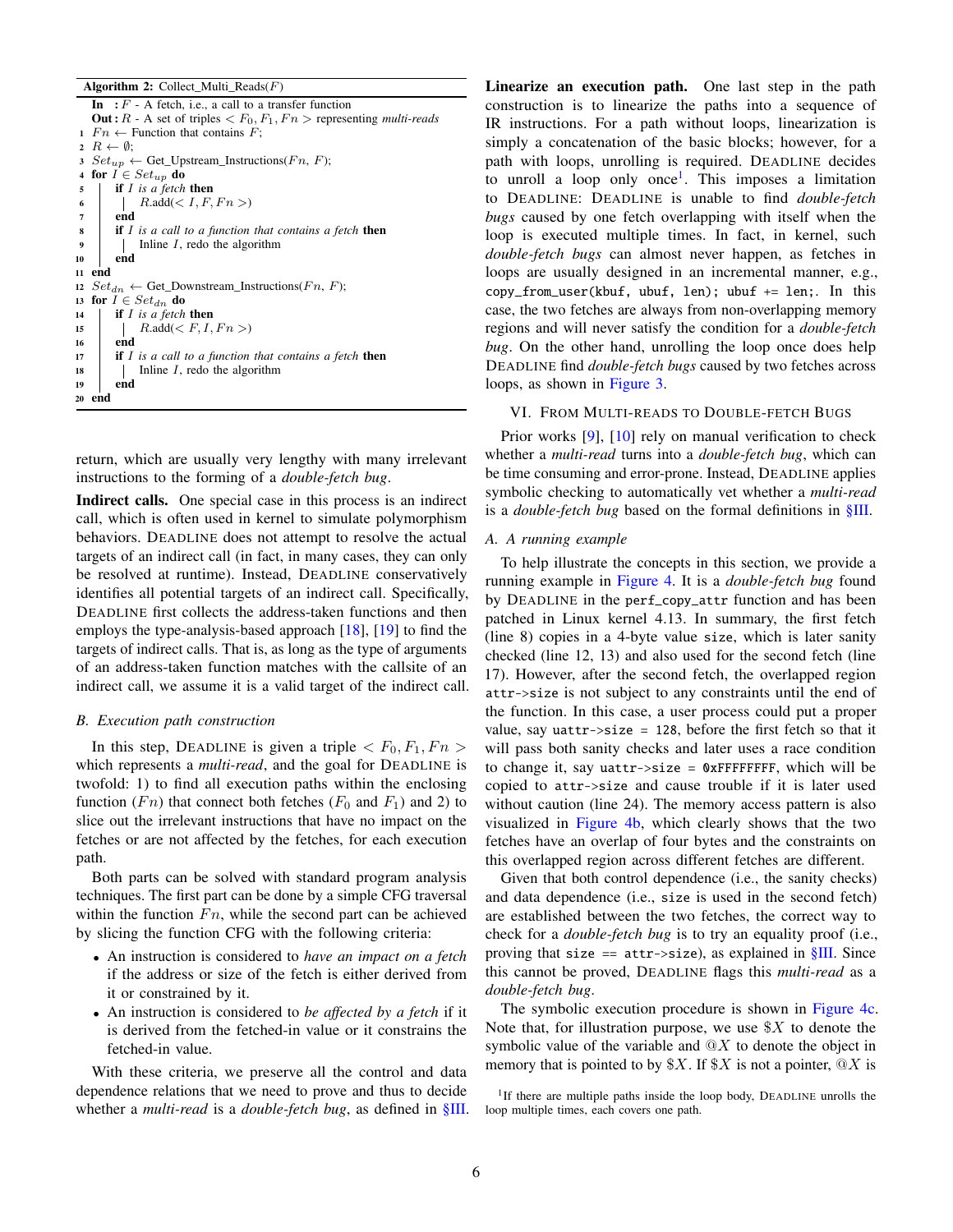nil. A memory object can be accessed by a triple  $\langle i, j, L \rangle$ , which means a memory access from byte  $i$  to byte  $j$ . The label L can be either  $K$  or  $U$ , indicating whether this is a kernel or userspace access, and for userspace accesses, the labels can be  $U0$ ,  $U1$ , etc. to denote that this is the first or second access to that memory object region.

Due to space constraints, a much more complicated example that illustrates two additional features of DEADLINE, loop handling and pointer resolving, is shown in Appendix [§A,](#page-14-0) [Figure 7.](#page-14-1)

## *B. Transforming IR to SR*

Transforming the LLVM IR to SR is the same as symbolically executing the LLVM instructions along the path. In particular, each variable has an SR while the instructions and function calls define how to derive these SRs and the constraints imposed. All the SRs are derived from a set of root SRs, which could be function arguments, global variables (both denoted as PARM), or two special types of objects, KMEM and UMEM, that represent memory blobs in kernel and userspace, respectively. Function arguments and global variables are considered roots because their values are not defined by any instructions along the execution path. Similarly, the initial contents in KMEM and UMEM are unknown, and therefore we also treat them as root SRs, although along the execution their contents can be defined through operations such as memcpy, memset, and copy\_from\_user.

Symbolic execution of the majority of LLVM instructions is straightforward. For example, to symbolically execute an add instruction %3 = add i32 %2 16, DEADLINE simply creates a new SR, \$3, and sets it to  $$3 = $2 + 16$ . However, three types of instructions need special treatment: branch instructions, library functions/inline assemblies, and memory operations.

Branch instructions. As stated before, DEADLINE does not perform new path discovery during symbolic execution; instead, it only follows along a specific path (i.e., a sequence of IR instructions) prepared before the symbolic execution, as illustrated in detail in  $\frac{S}{V-B}$ . Therefore, whenever DEADLINE encounters a branch instruction, it looks ahead on the path, checks which branch is taken, and uses this information to infer the constraints that must be satisfied by taking that branch, i.e., whether the branch condition is true or false. After doing that, DEADLINE adds this constraint to its assertion set so that later when solving (or proving), it ensures that this constraint is met (or cannot be met). In the running example in [Figure 4,](#page-7-0) line 10, 11 in [4c](#page-7-0) illustrate this procedure. This is in contrast to traditional symbolic executors [\[13\]](#page-13-11), [\[14\]](#page-13-12), [\[15\]](#page-13-13) which fork states and try to cover both branches upon encountering a branch instruction.

Library functions and inline assemblies. Although the kernel does not have the notion of standard libraries like libc, common functionalities such as memory allocation are abstracted out, and most of them reside in the lib directory in the kernel source tree. These library functions can be generally categorized into five types: 1) memory allocations (e.g., kmalloc), 2) memory operations (e.g., memcpy), 3) string operations (e.g., strnlen), 4) synchronization operations (e.g., mutex\_lock), and 5) debug and error reporting functions (e.g., printk). We choose to not let DEADLINE symbolically execute into these functions; instead, we manually write symbolic rules for each of these functions to capture the interactions between their function arguments and return values symbolically. Fortunately, for the purpose of *double-fetch bug* detection, there are only 45 and 12 library functions we need to handle for the Linux and the FreeBSD kernel, respectively, which incurs a reasonable amount of manual effort.

In terms of inline assemblies, although they are commonly found in kernel code, not many of them are related to *doublefetch bug* detection and hence will be filtered out early without showing in the execution path. For those that commonly appear in the execution paths (e.g., bswap), we write manual rules to approximate their effects on the symbolic values and ignore the rest, i.e., assuming them to have no effects.

## <span id="page-6-0"></span>*C. Memory model*

Traditional symbolic executors model memory as a linear array of bits or bytes and rely on the *select-store axioms* and its extensions [\[20\]](#page-13-18), [\[21\]](#page-13-19) to represent memory read and write. The select expression, select(a, i), returns the value stored at position i of the array a and hence models a memory read, while a store(a, i) returns a new array identical to a, but on position i it contains the value v and hence models a memory write. This model has been proven successful by symbolic executors like KLEE [\[14\]](#page-13-12) and SAGE [\[15\]](#page-13-13). However, it cannot be directly applied in DEADLINE for *double-fetch bug* detection.

One missing piece in this memory model is that two reads from the same address are assumed to always return the same value if there is no store operation to that address between the reads. While this is true for single-threaded programs (or multi-threaded programs with interleavings flattened), it does not hold for userspace accesses from kernel code, as a user process might change the value between the two reads, but those operations will not be backed by a store in the trace. In fact, if DEADLINE adopts this assumption, DEADLINE would never find a *double-fetch bug*.

To address this issue, DEADLINE extends the model by encoding a monotonically increasing epoch number in the reads from userspace memory to represent that the values copied in at different fetches can be different. However, for kernel memory reads, DEADLINE does not add the epoch number and does assume that every load and store to the address is enclosed in the execution path. Otherwise, it becomes a kernel race condition, which is out of the scope for DEADLINE and is assumed to be nonexistent. To infer whether a pointer points to userspace or kernel memory, DEADLINE relies on the \_\_user mark and considers that any pointer marked as \_\_user is a userspace pointer (e.g., variable uattr in line 2, [Figure 4a\)](#page-7-0), and a pointer without the \_\_user mark points to kernel memory (e.g., variable attr, in line 3, [Figure 4a\)](#page-7-0).

Another extension DEADLINE has to make to the memory model is that instead of assuming the whole memory to be an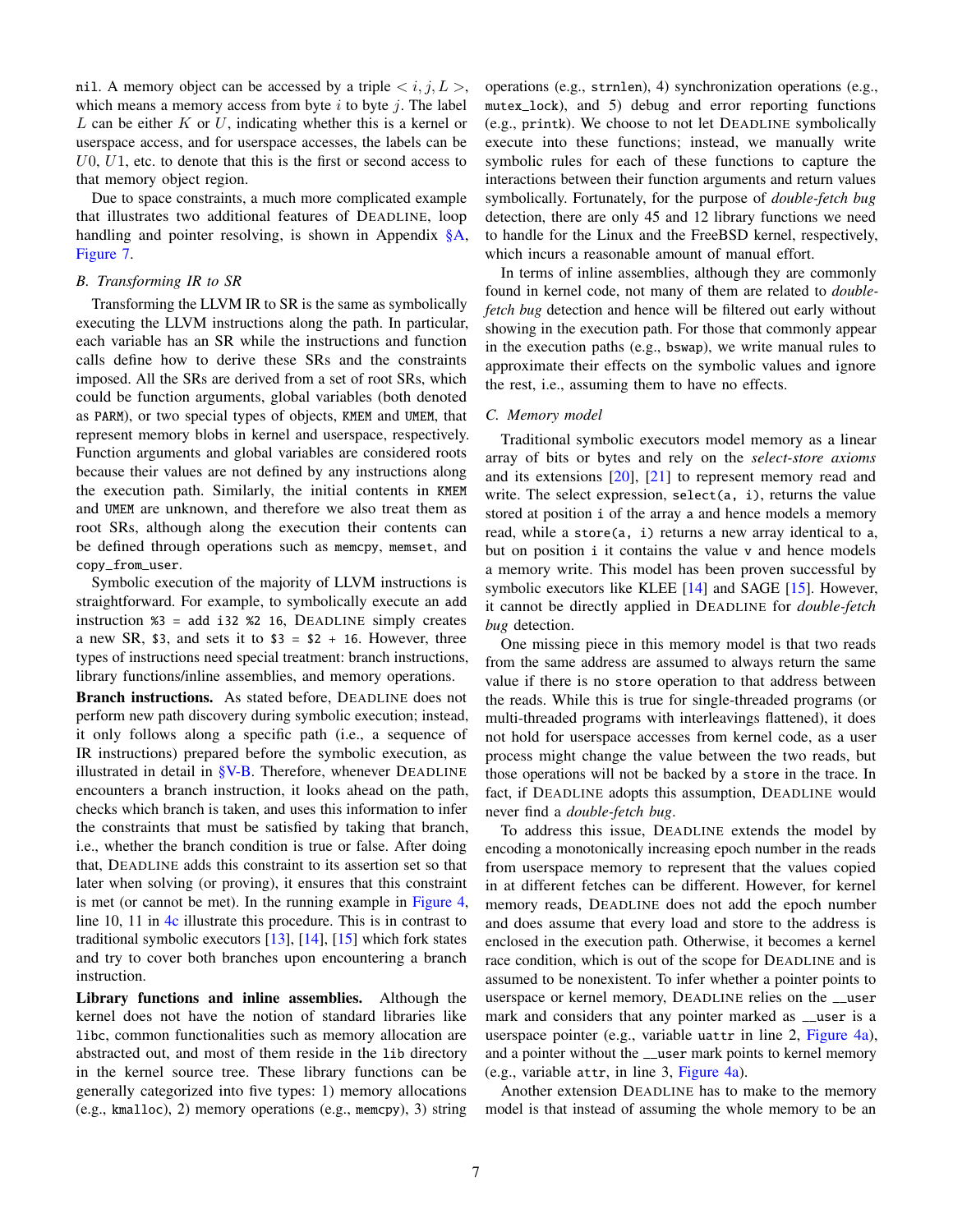<span id="page-7-0"></span>

Fig. 4: A *double-fetch bug* in perf\_copy\_attr, with illustration on how it fits the formal definition of *double-fetch bugs* [\(4b\)](#page-7-0) and DEADLINE's symbolic engine can find it [\(4c\)](#page-7-0).

<span id="page-7-1"></span>

Fig. 5: DEADLINE's memory model cannot prove that the two fetches come from the same userspace object. Therefore, these two cases will not be considered as *double-fetch bugs*.

array of bytes (or bits), DEADLINE uses an array of bytes to represent each single memory object and maps each pointer to one memory object. DEADLINE uses a few empirical rules to create this mapping: 1) Different function arguments or global variables are assumed to be pointing to different memory objects (if they are pointers or integers that can be casted to pointers); 2) Newly allocated pointers (via kmalloc, etc) are assumed to be pointing to new memory objects; 3) When an assignment occurs, the object is also transferred (e.g., assigning a function argument to a local variable), meaning that the local variable is pointing to the same object as the argument. In fact, this is implicitly handled by the SSA form of the LLVM IR; 4) For any other pointer, if we cannot prove that its value falls in the range of any existing object, assume it points to a new object. For example, a pointer like (&req->buf) is considered as pointing to a subrange of the req object, while req->buf is considered as pointing to a new object.

Furthermore, when checking for *double-fetch bugs*, DEADLINE considers only the cases where the address pointers

are pointing to the same userspace object. For example, in both cases shown in [Figure 5,](#page-7-1) DEADLINE cannot prove that the two fetches come from the same userspace memory object. Therefore, DEADLINE does not mark them as *double-fetch bugs*. This design decision is made based on some implicit programming practices. For example, there is no need to pass in two pointers that point to the same memory region (i.e., the case of uptr1 == uptr2 on the left side of  $Figure 5$ ; or it is very uncommon to copy from cyclic buffers (i.e., the case of up- $>$ buf == up on the right side of [Figure 5\)](#page-7-1). However, in the case where DEADLINE can prove that two pointers have the same value, the memory object reference is also transferred, as shown in the case of [Figure 7c,](#page-14-1) line 20.

## *D. Checking against the definitions*

Upon finishing the translation from IR to SR, DEADLINE invokes the SMT solver to check whether all conditions listed in [§III](#page-3-0) can be met.

DEADLINE first checks whether the two fetches,  $F_0 = \lt$  $A_0, S_0 > E_1 = A_1, S_1 >$ , share an overlapped memory region. To do this, on top of the path constraints (which are already added to the solver during symbolization), DEADLINE further adds the constraint  $(A_1 \leq A_0 < A_1 + S_1 \parallel A_0 \leq$  $A_1 < A_0 + S_0$ ) to the solver (line 18 in the running example [Fig](#page-7-0)[ure 4c\)](#page-7-0). DEADLINE then asks the solver to check whether there exist any overlapped regions with all the assertions. An overlap is represented by a triple  $\langle N, i, j \rangle$  and should be interpreted as that byte i to j in userspace object N being copied into the kernel twice in this *multi-read*. In the running example, there is one overlap,  $< 0, 4, 7 >$ , as shown in line 20.

If there are no overlapped regions, this *multi-read* is considered safe. Otherwise, for each overlap identified, DEADLINE further checks whether there is control dependence or data dependence established based on this region: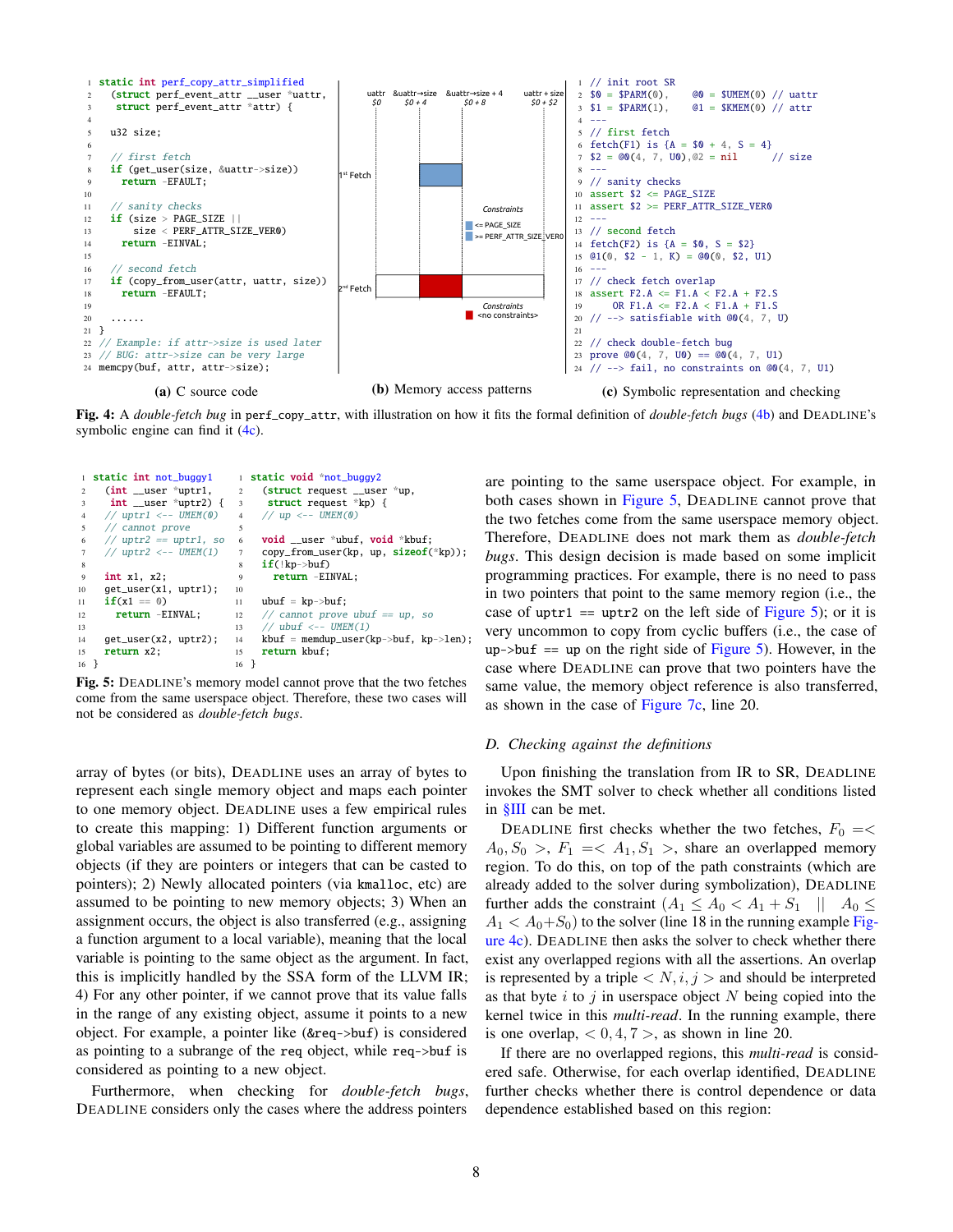- In the case of control dependence only, collect the constraints for  $\mathbb{Q}N(i, j, U0)$  (denoted as  $C_0$ ) and  $\mathbb{Q}N(i, j, U1)$  (denoted as  $C_1$ ) and prove that  $C_1$  is the same as  $C_0$  or is even more restrictive than  $C_0$ .
- In the case of data dependence, prove that  $\mathbb{Q}N(i, j, U0)$  ==  $\mathbb{Q}N(i, j, U1)$ , as shown in line 23 of the running example.
- In the very rare cases where there is no relation found, there is a redundant fetch.

Depending on the result, DEADLINE marks the *multi-read* as safe if the above proofs succeed and a bug otherwise.

## VII. IMPLEMENTATION

<span id="page-8-0"></span>DEADLINE is implemented as an LLVM pass (6,395 LoC) based on LLVM version 4.0 and uses  $Z3$   $[22]$  version 4.5 as its theorem prover. The rest of this section covers the most important engineering problems we solved when developing DEADLINE, including maximizing code coverage and compiling and linking kernel source into LLVM IR. Due to space constraints, interested readers might refer to Appendix [§B](#page-15-0) for the program slicing and loop unrolling algorithms used in execution path construction.

## *A. Maximize code coverage*

To detect *double-fetch bugs* for the whole kernel, we need to compile not only the kernel base but also as many modules as possible, including drivers, file systems, and peripheral modules that are rarely compiled in the generic configuration. In addition, within a source file, the actual code compiled is usually guided by many #ifdef statements. For example, the functions designed to bridge 32-bit applications with 64-bit kernels will be compiled only when CONFIG\_COMPAT is enabled. We would like to cover these functions too.

To do this, we modify the configuration process for both the Linux and the FreeBSD kernels. For Linux, we rely on the builtin allyesconfig setting, which effectively enables all CONFIG\_\* macro (more than 10,000 items). Similarly, for FreeBSD, we rely on the make LINT command to output all available options and enable them all to get the build configuration file.

#### *B. Compiling source code to LLVM IR*

Since the Linux kernel is not yet compatible with the LLVM toolchain, we compile it with the following steps: 1) we first build the kernel with GCC and collect the build log; 2) we then parse the log to extract compilation flags (e.g.,  $-I$ ,  $-D$ ) for each source file and feed the flags to Clang to compile the file again to LLVM IR; 3) we again use the linking information in the build log and use llvm-link to merge the generated bitcode files into a single module. Files that are incompatible with LLVM will fail in step 2, which are only eight (out of 15,912 files in Linux 4.13.2).

For the FreeBSD kernel, although it can be successfully compiled with Clang, we cannot directly add the *-emit-llvm* flag to generate LLVM IR because the compilation process checks whether the generated object files are ELF files and will abort if not. Therefore, similar to the Linux kernel compilation,

<span id="page-8-2"></span>

| <b>Component</b> | # Multi-Reads |                | # Double-fetch Bugs |                |  |
|------------------|---------------|----------------|---------------------|----------------|--|
|                  | Linux         | <b>FreeBSD</b> | Linux               | <b>FreeBSD</b> |  |
| Core modules     | 25            |                |                     |                |  |
| Drivers          | 760           | 86             | 16                  |                |  |
| Filesystem       | 246           |                |                     |                |  |
| Networking       | 73            |                | κ                   |                |  |
| Total            | 1.104         |                | フ3                  |                |  |

TABLE I: Distribution of *multi-reads* and *double-fetch bugs* found by DEADLINE in the Linux and FreeBSD kernels

we compile the FreeBSD kernel in the normal way, parse the build log, re-compile the files to IR, and merge them into a single module.

## VIII. FINDINGS

<span id="page-8-1"></span>In this section, we show DEADLINE's performance in both detecting *multi-reads* and *double-fetch bugs* in kernel software. [Table I](#page-8-2) summarizes the number of *multi-reads* detected in the Linux and FreeBSD kernels and how many of them are actually *double-fetch bugs*.

## *A. Detecting multi-reads*

This experiment is conducted on version 4.13.3 for the Linux kernel and 11.1 (July, 2017 release) for the FreeBSD kernel. As shown in [Table I,](#page-8-2) DEADLINE reports 1,104 *multi-reads* in the Linux kernel and 101 *multi-reads* in the FreeBSD kernel, as FreeBSD has a much smaller codebase. Furthermore, besides device drivers which have been studied in prior works [\[9\]](#page-13-7), [\[10\]](#page-13-8), many other kernel components, including the core modules (e.g., ipc, sched, etc), might issue multiple fetches from userspace, and some of them can be buggy.

More importantly, the scale of 1,104 *multi-reads* is not suitable for manual verification, not to mention keeping up with the frequent kernel updates. Therefore, this finding supports the claims that formal definitions are needed to define when a *multi-read* turns into a *double-fetch bug* and that automatic vetting is needed to alleviate this manual effort. This motivates the development of DEADLINE.

## *B. Detecting and reporting double-fetch bugs*

Confirming previously reported bugs. We first show that DEADLINE is at least as good as prior works in detecting *double-fetch bugs*. In particular, DEADLINE runs against Linux kernel 4.5, the same version Wang *et al*. [\[10\]](#page-13-8) used in their work. Out of five bugs reported in [\[10\]](#page-13-8), DEADLINE found four of them, including vop\_ioctl, audit\_log\_single\_ execve\_arg, ec\_device\_ioctl\_xcmd, and ioctl\_send\_fib. DEADLINE is unable to detect sclp\_ctl\_ioctl\_sccb, as DEADLINE compiles the kernel for the x86 architecture while sclp\_ctl.c is only compilable for the IBM S/390 architecture. We leave the detection on other architectures for future work.

Finding new bugs. A more important task for DEADLINE is to find new bugs. This experiment is conducted on version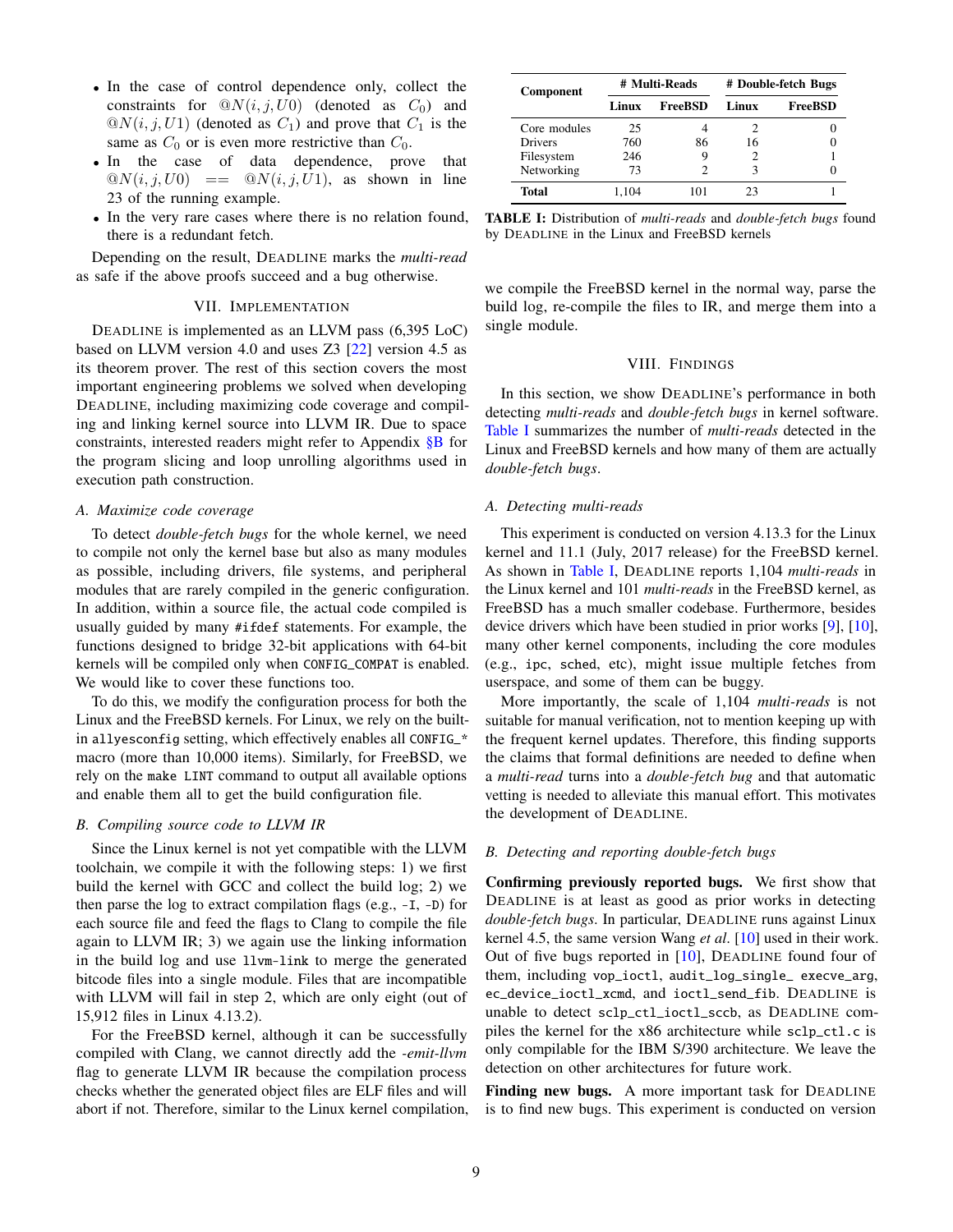4.12.7 to 4.13.3 for the Linux kernel and 11.1 (July, 2017 release) for the FreeBSD kernel<sup>[2](#page-9-1)</sup>.

Out of all *multi-reads* found in the kernels, DEADLINE detected 23 *double-fetch bugs* in Linux and one bug in FreeBSD. We manually checked all the bugs and reported them to the kernel maintainers. The full list of detected *double-fetch bugs* are shown in [Table II.](#page-10-1) At the time of writing:

- Nine bugs have been fixed with the patches we provided.
- Four bugs are acknowledged. We are currently working with the kernel maintainers to finalize the patches.
- Nine bugs are pending for review but no confirmation has been received.
- Two bugs are considered as "won't fix," as the maintainers do not think they are exploitable right now.

In summary, the number of reported bugs is significantly higher than in prior works (six in Linux and zero in FreeBSD). More importantly, while DEADLINE found significantly more *multi-reads*, it further automatically looks for real *double-fetch bugs* in the haystack of *multi-reads*, which is otherwise beyond the scale of manual verification. Furthermore, we anticipate that 14 out of the 24 bugs DEADLINE found could never be found by prior works because of the complications in the bugs, such as falling out of the empirical bug patterns, requiring inter-procedural analysis, loop involvement, and that a function is guarded by #ifdef macros.

Bugs marked as "won't fix". We pay special attention to the two bugs rejected for fixing by the developers, as they represent potential false alarms by DEADLINE as well as show the limitations of DEADLINE.

In the case of uhid\_event\_from\_user, the developers actually acknowledged that the race condition can occur in userspace; however, they do not believe that this can cause serious harm, as quoted by one of the maintainers: *"With current code, worst case scenario is someone shortcutting the compat-conversion by setting UHID\_CREATE after uhid\_ event\_from\_user() copied it. However, this does no harm. If user-space wants to shortcut the conversion, let them do so..."*

In the case of ll\_copy\_user\_md, DEADLINE falsely reports it due to an assumption on an enclosing function. By constructing execution paths within the enclosing function only, DEADLINE implicitly assumes that if there is an *overlappedfetch*, careful developers should finish checking that the doubly-fetched values are either the same or subject to the same constraints. In this case, the checking should be ll\_lov\_user\_md\_size(\*kbuf) == lum\_size right after the second fetch. Otherwise, once the function returns, the developers lose the opportunity re-assert this relation. However, this implicit assumption does not hold in this case, as the derived value of the first fetch, lum\_size, is passed out of the function as a return value, and the result of the second fetch, kbuf, is passed out by pointer. In other words, even outside this enclosing function, the relation between these two fetches can still be re-checked.

<span id="page-9-1"></span><sup>2</sup>We perform bug finding iteratively as we develop and improve DEADLINE, which explains why several versions of Linux kernel are used.

```
1 char *smb strdupin
    2 (char *s, size_t maxlen) {
3
    char *p, bt; int error;
    size_t len = 0;
    // test and check user strlen 6
    for (p = s; ;p^{++}) {
      if (copyin(p, > 1))
9 return NULL;
10 len++;
11 if (maxlen && len > maxlen) 11
12 return NULL;
13 if (bt == 0)
14 break;
15 }
16 p = malloc(len, M_SMBSTR);
17 // copy the whole string
18 error = copyin(s, p, len);
19 if (error) {
20 free(p, M_SMBSTR);
21 return NULL;
22 }
23 // BUG: p is not NULL-termed
24 return p;
25 }
       (a) Buggy function
                                1 // syscall entry point
                                2 entry: ioctl() {
                                3 ...
                                4 // dispatch to device ioctl
                                    5 nsmb_dev_ioctl() {
                                6 \qquad \qquad \ldots// dispatch by command
                                      8 smb_usr_t2request() {
                                9 ...
                               10 // [!] double-fetch bug
                                       buf = smb_strdupin();12
                               13 ...
                               14
                               15 smb_t2_request() {
                                16 ...
                               17 smb_t2_request_int() {
                                18 ...
                               19 // [!] exploitation
                               20 nmlen = \text{strlen}(buf);<br>21 }
                                21 }
                               22 }
                               23 }
                               24 }
                               25 }
                                  (b) Call stack for an exploit
```
Fig. 6: An exploitable *double-fetch bug* in the FreeBSD kernel. [6a](#page-9-2) shows the function flagged as buggy by DEADLINE and [6b](#page-9-2) shows the end-to-end call stack in the kernel if a user thread tries to exploit this bug by issuing an ioctl syscall.

Bug distribution. Aligned with prior research [\[9\]](#page-13-7), [\[10\]](#page-13-8), a majority of *double-fetch bugs* are found in the driver code, indicating that drivers are still the most error-prone part in the kernel. This also aligns with the distribution of *multi-reads* where a majority of the *multi-reads* are located in drivers. However, file systems, networking components, or even the core kernel might also be subject to *double-fetch bugs*.

Detection time. On a machine with Intel Xeon E5-1620 CPU (four cores) and 64GB RAM running 64-bit Ubuntu 16.04.3 LTS, DEADLINE finishes detection in four hours for the Linux kernel and one hour for the FreeBSD kernel. Around 20% of the execution time is spent on finding *multi-reads* with static analysis and 80% of the time is spent on symbolic checking on these *multi-reads*.

#### IX. EXPLOITATION

<span id="page-9-0"></span>Exploiting *double-fetch bugs* can be profitable but also challenging. Prior works [\[9\]](#page-13-7), [\[10\]](#page-13-8) have identified several ways to exploit a *double-fetch bug* in kernel.

Leaking information. This exploitation typically occurs in a process that does data transfer both to and from userspace, i.e., a request-response situation, as shown in the case of CVE-2016-6130. The bug in CVE-2016-6130 is very similar to the bug in perf\_copy\_attr [\(Figure 4\)](#page-7-0), where the first fetch sanity checked the size value while the second fetch assumes size does not change and omitted the sanity check. Later, when the response is copied back to userspace based on the unchecked size value, a large chunk of kernel memory will be copied, hence causing a kernel information leak.

Bypassing restrictions. This exploitation typically occurs when the kernel wants to early reject a request from userspace.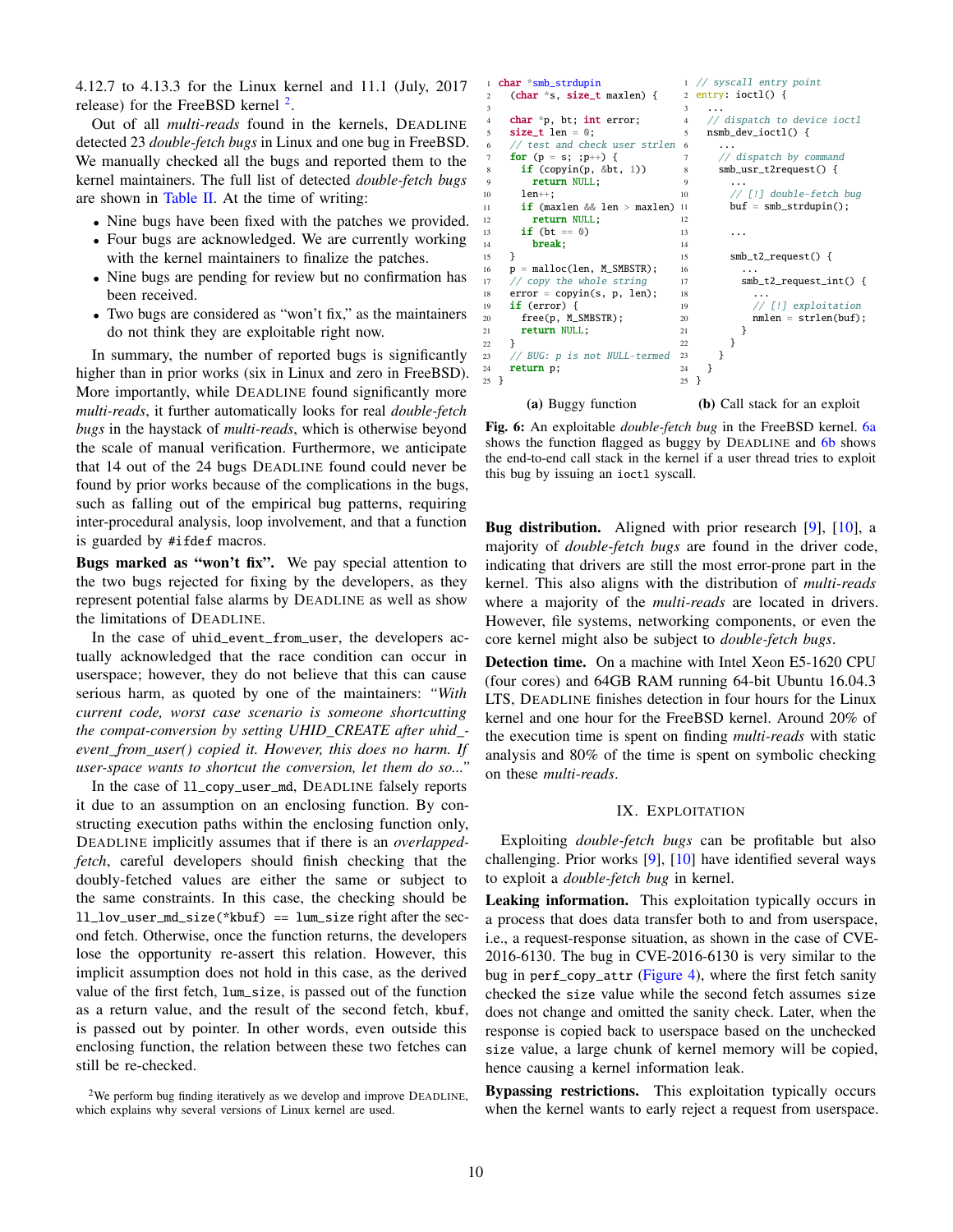<span id="page-10-1"></span>

| #  | File                                            | <b>Function</b>                  | <b>Status</b> | Complication         | <b>Patching Strategy</b> |
|----|-------------------------------------------------|----------------------------------|---------------|----------------------|--------------------------|
|    | block/scsi_ioctl.c                              | sg_scsi_ioctl                    | Acknowledged  | Macro expansion      | Incremental copy         |
| 2  | drivers/acpi/custom_method.c                    | cm write                         | Submitted     |                      | Value override           |
| 3  | drivers/hid/uhid.c                              | uhid_event_from_user             | Won't Fix     | Macro expansion      | Abort on change          |
| 4  | drivers/isdn/i4l/isdn_ppp.c                     | isdn_ppp_write                   | Patched       |                      | Single-fetch             |
| 5  | drivers/message/fusion/mptctl.c                 | _mptctl_ioctl                    | Submitted     | Inter-proc / Pattern |                          |
| 6  | drivers/nydimm/bus.c                            | $\mod$ ioctl (1)                 | Patched       | Indirect call        | Single-fetch             |
|    | drivers/nydimm/bus.c                            | $mod$ ioctl $(2)$                | Acknowledged  | Indirect call        |                          |
| 8  | drivers/scsi/aacraid/commetrl.c                 | aac_send_raw_srb                 | Submitted     |                      | Value override           |
| 9  | drivers/scsi/dpt_i2o.c                          | adpt_i2o_passthru                | Submitted     |                      |                          |
| 10 | drivers/scsi/megaraid/megaraid.c                | $mega_m_to_n$                    | Submitted     | Unknown pattern      | Single-fetch             |
| 11 | drivers/scsi/megaraid/megaraid_mm.c             | mraid_mm_ioctl                   | Submitted     | Inter-procedural     |                          |
| 12 | drivers/scsi/mpt3sas/mpt3sas_ctl.c              | _ctl_getiocinfo                  | Patched       | Inter-procedural     | Single-fetch             |
| 13 | drivers/staging/lustre/lustre/llite/llite_lib.c | ll_copy_user_md                  | Won't Fix     |                      | Override                 |
| 14 | drivers/tty/vt/vt.c                             | con_font_set                     | Patched       | Loop / Pattern       | Single-fetch             |
| 15 | drivers/yhost/yhost.c                           | vhost_vring_ioctl                | Submitted     | Inter-procedural     |                          |
| 16 | fs/coda/psdev.c                                 | coda_psdev_write                 | Acknowledged  | Unknown pattern      | Value override           |
| 17 | fs/nfsd/nfs4recover.c                           | cld_pipe_downcall                | Acknowledged  |                      | Value override           |
| 18 | kernel/events/core.c                            | perf_copy_attr                   | Patched       |                      | Value override           |
| 19 | kernel/sched/core.c                             | sched_copy_attr                  | Submitted     |                      | Value override           |
| 20 | net/compat.c                                    | cmsghdr_from_user_compat_to_kern | Patched       | Loop involvement     | Abort on change          |
| 21 | net/tls/tls_main.c                              | do_tls_setsockopt_tx             | Patched       | Unknown pattern      | Single-fetch             |
| 22 | net/wireless/wext-core.c                        | ioctl_standard_iw_point          | Submitted     |                      |                          |
| 23 | sound/pci/asihpi/hpioctl.c                      | asihpi_hpi_ioctl                 | Patched       |                      | Value override           |
| 24 | netsmb/smb subr.c                               | smb_strdupin                     | Patched       | Unknown pattern      | Single-fetch             |

TABLE II: A listing of *double-fetch bugs* found and reported. In the *complication* column, we anticipate the reasons why the bug cannot be found by prior works. For 18 bugs that we submit patches for, we also list the strategy we use to fix the bugs, which is discussed in detail in [§X.](#page-10-0) For the remaining six bugs, the patching is likely to require a lot of code refactoring and we are working with the kernel maintainers to finalize a solution.

For example, in the tls\_setsockopt case [\(Figure 2\)](#page-2-1), a malicious user process can bypass the TLS version checking (line 9) by exploiting this double-fetch behavior although the intention of the kernel developers is to reject such requests.

Denial-of-service (DoS). This exploitation typically occurs when a memory operation, e.g., buffer allocation, memory compare, string operations, etc, is affected by the double-fetch procedure. For example, in the case of smb\_strdupin [\(Figure 6\)](#page-9-2), it is incorrect to assume that the string copied in after the second fetch is NULL-terminated and later applying the strlen on the string is likely to cause an overread into invalid kernel memory regions.

DEADLINE does not attempt to automatically reason about the exploitability of *double-fetch bugs* for two reasons: 1) Unlike memory errors that raise a definitive signal upon exploitation, e.g., an invalid memory access causing a crash, *double-fetch bug* exploitations do not usually raise such a signal and might have to rely on manually defined rules to measure whether the exploit succeeds. 2) Even if we could define all the exploitation rules, constructing them could still be a challenge, as the exploitation point is usually far from to the bug point. In the example shown in [Figure 6,](#page-9-2) the exploitation point strlen is two function calls away from the buggy function. In this case, in order to construct an end-to-end exploit, DEADLINE needs to symbolically execute the whole ioctl syscall, which would take significantly longer if ever possible. More importantly, even if a *double-fetch bug* is not exploitable right now, it does not mean that it will remain secure in the future. Careless code updates can easily turn a non-exploitable *double-fetch bug* into an exploitable one, as shown in the case of CVE-2016-5728.

## X. MITIGATION

<span id="page-10-0"></span>Based on our experience in patch creation and our communications with kernel maintainers, there are in general four ways to patch a *double-fetch bug*.

Override with values from the first fetch. In this case, we simply ignore the value copied in during the second fetch and override it with the value from the first fetch. An example is shown in [Figure 8,](#page-16-0) which is actually the patch to [Figure 4.](#page-7-0) By doing so, we ensure that both the control dependence and data dependence established between these fetches are preserved.

Abort if changes are detected. In this case, we add a sanity check after the second fetch to ensure that the intended relation between the two fetches is honored by the user process, as shown in the example of [Figure 9,](#page-16-1) which is actually the patch to [Figure 7.](#page-14-1)

Incremental fetch. In this case, we intentionally skip the bytes copied in during the first fetch. In other words, we start the second fetch from an offset equal to the length of the first fetch. An example is shown in [Figure 10.](#page-16-2) By doing this, these two fetches are now from non-overlapped userspace memory regions and will never constitute a *double-fetch bug*.

Refactor into a single-fetch. If there is only control dependence between the two fetches, we could reduce this doublefetch behavior into a single-fetch, as shown in the example in [Figure 11.](#page-17-0) This approach generally improves the performance as we eliminate one fetch but might result in more lines of code, as now we need to multiplex the if checks every time a fetch occurs.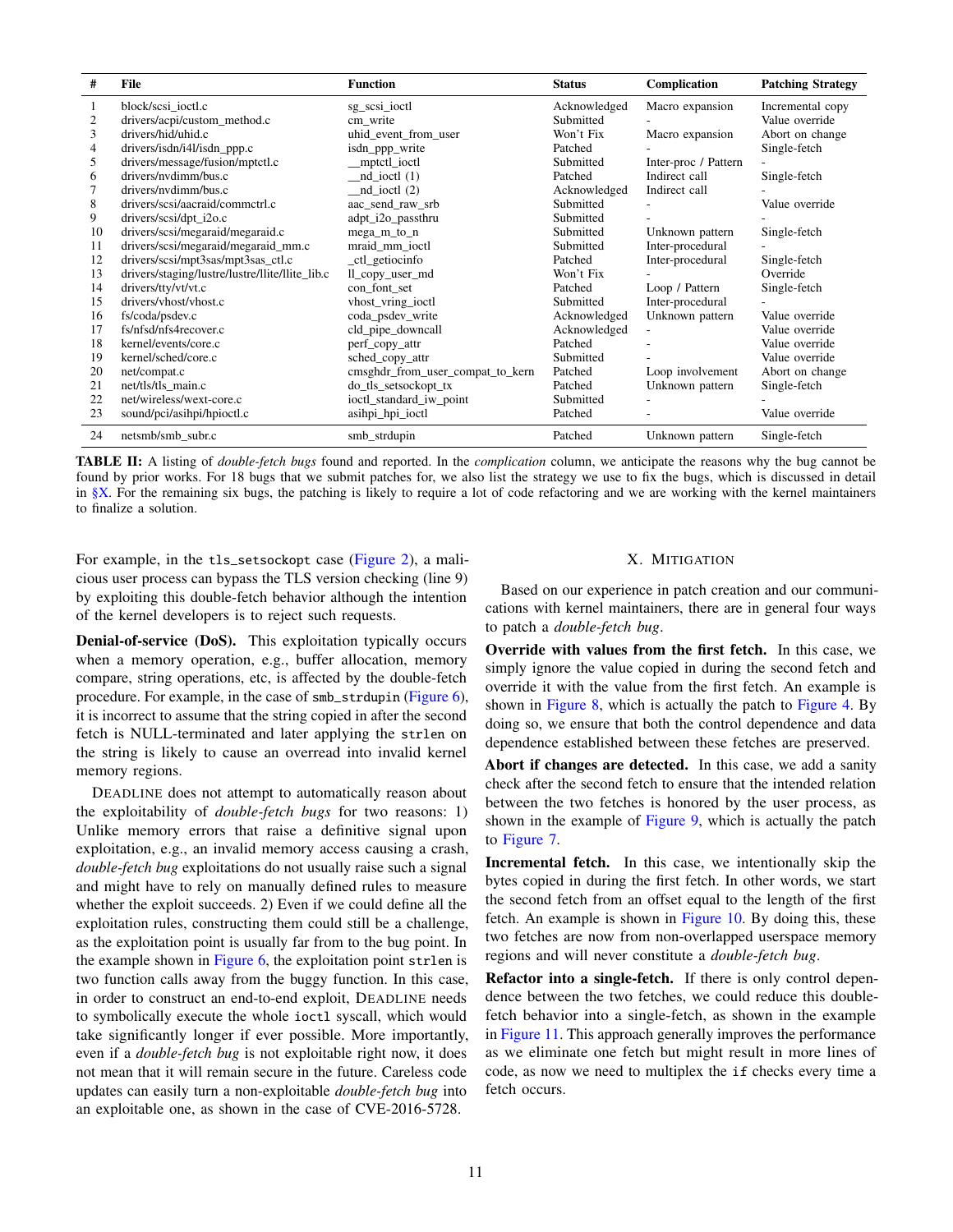In principle, all these strategies have the same effect preventing a *double-fetch bug* from being exploited. However, which strategy is taken for a specific *double-fetch bug* is usually based on case-by-case considerations such as performance concerns, number of lines changed, accordance with existing sanity checks, and the maintainers' personal preferences. Besides, several bugs cannot be patched within 50 lines of change due to the complications in current codebases. We are working with the maintainers to finalize the patch.

Preventing exploits with transactional memory. As the root cause of a *double-fetch bug* is the lack of atomicity and consistency in userspace memory accesses across fetches, transactional memory (e.g., Intel TSX) can be a generic solution. Conceptually, one could mark transaction start before the first fetch and mark transaction end after the second fetch. If a race condition occurs, the transaction will abort and the kernel will be notified. DECAF [\[23\]](#page-13-21) is a proof-of-concept based on these insights. However, it over-simplifies the kernel code by failing to consider the cases of 1) false aborts due to large memory access footprint (which is very likely for *multi-reads*), 2) multiple exit points in the syscall execution (e.g., returning before second fetch), and 3) mixing of TSX-enabled and non-TSX code (e.g., a function can be called within or without a transactional context). Furthermore, DECAF still requires the developers to manually inspect and instrument kernel code. Therefore, to make the TSX-based solution practical, these technical challenges should be addressed and *automated* integration of TSX APIs and kernel code is necessary.

## XI. DISCUSSION AND LIMITATIONS

#### <span id="page-11-0"></span>*A. Applying* DEADLINE *beyond kernels*

It is worth-noting that *double-fetch bugs* are not specific to kernels. In theory, it might exist in software systems in which 1) the memory region is separated into sub-regions with various levels of privilege and 2) multi-threading is supported. Therefore, software systems beyond kernels such as Xen, SGX, and even userspace programs like the Chrome browser are also subject to *double-fetch bugs*.

To apply DEADLINE to these software systems, we need to clearly identify the boundary of privileges and the interfaces for transferring data from a low-privilege memory region to a high-privilege memory region. That is, DEADLINE requires pre-defined "fetching" interfaces. Fortunately, we observed that privileged software systems typically have limited interfaces for fetching data from low-privilege to high-privilege memory regions. This is arguably to better maintain the boundary of separated regions. As such, we believe that it is feasible to collect "fetching" interfaces with reasonable engineering effort.

## *B. Limitations of* DEADLINE

We discuss the limitations of DEADLINE from three aspects: 1) which part of kernel source code DEADLINE cannot cover, 2) what kind of execution paths DEADLINE cannot construct for *multi-reads*, and 3) when the symbolic checking for *doublefetch bugs* fails.

Source code coverage. Although DEADLINE covers a majority of kernel codebase, there are two cases DEADLINE currently cannot handle:

1) Files not compilable under LLVM cannot be analyzed by DEADLINE. For Linux 4.13.2, they include three filesystem files and four driver files, which are likely to contain both *multi-reads* and *double-fetch bugs*. We believe this will not be addressed soon with the synergy between the kernel and LLVM community.

2) Although DEADLINE enables all the config options during compilation, DEADLINE certainly misses the code pieces that are compiled when a CONFIG\_\* should be disabled. However, a complete solution would require tweaking Y and N for over 10000 config items, which is unrealistic.

Path construction. DEADLINE aims to find all execution paths associated with a *multi-read*. However, due to the complexity in kernel code, DEADLINE's path construction has three limitations:

1) DEADLINE enforces a limit (currently 4096) to the number of execution paths constructed within an enclosing function. Although in most of the cases there are less than 100 paths, we did observe 17 functions that exceed this limit. Therefore, DEADLINE could have missed *double-fetch bugs* should they exists in those unconstructed paths.

2) DEADLINE also enforces a limit (currently 1) to the loop unrolling, with the assumption that fetches in loops are usually designed in an incremental manner. However, this assumption might be wrong and the fetch inside the loop itself makes a *double-fetch bug* when the loop is unrolled multiple times. Furthermore, there could be cases when cross-loop *double-fetch bugs* occur when a loop is unrolled to a specific time. Although we believe both cases are rare, we cannot prove that they do not exist in kernel.

3) If there is a branch inside a loop, DEADLINE picks only one subpath to unroll the loop. However, there might be cases when a *double-fetch bug* occurs when the subpaths are taken in a specific order when unrolling the loop multiple times, e.g., the true branch is taken in the first unrolling and the false branch is taken in the second unrolling.

Symbolic checking. DEADLINE symbolic checker is limited by how well we model complicated code pieces like assemblies and library function calls as well as the assumptions in the memory model.

1) DEADLINE ignores a majority of inline assemblies, i.e., assuming they have no impact on the symbolic checking. This could lead to missing constraints or incomplete SR assignment, especially when the assemblies issue memory operations. In addition, for the library functions that we manually write rules for, there might be imprecision. For example, we assume that strnlen might return any value between 0 and the len argument, but actually it is also constrained by the string buffer, which we do not model in the rule.

2) DEADLINE's empirical mapping from pointers to memory object might not reflect the actual situation. As shown in [Figure 5,](#page-7-1) if the function calling not\_buggy1 already ensures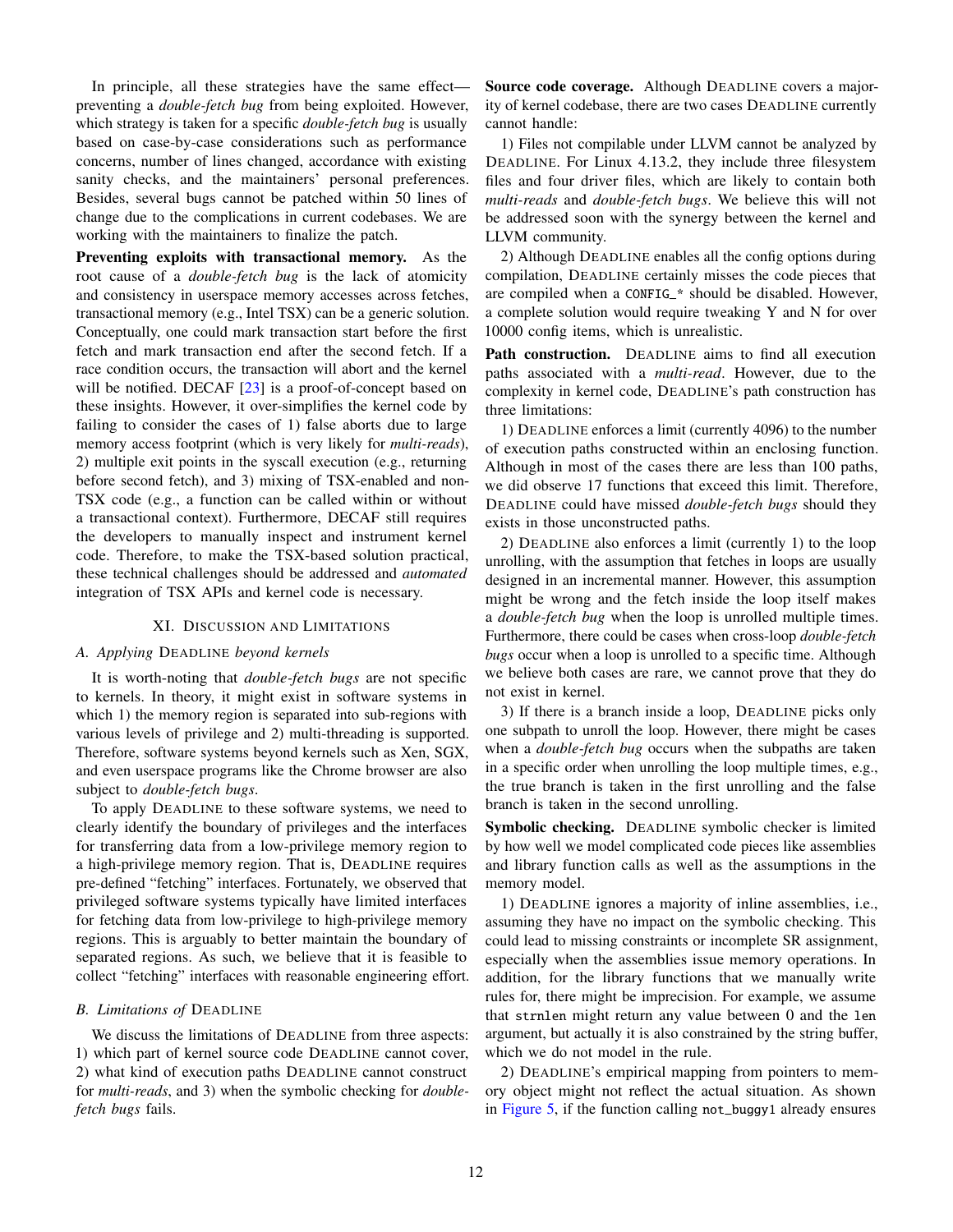that  $utrp1 == uptr2$ , or the struct request is designed in such a way that up- $>$ buf == up, then it would be wrong for DEADLINE to treat them as non-buggy.

3) DEADLINE's assumption about the enclosing function might be incomplete. As shown in the "won't fix" case ll\_copy\_user\_md, it is possible that the information to assert the relations established between the two fetches are passed out of the enclosing function and re-checked elsewhere.

## XII. RELATED WORK

<span id="page-12-1"></span>Besides being closely related to the recent work on *doublefetch bug* detection [\[9\]](#page-13-7), [\[10\]](#page-13-8), DEADLINE is also related to the research on race condition detection and symbolic execution. Race condition detection. A *double-fetch bug* is a special type of race condition. Researchers have studied the generic race condition problem extensively and proposed numerous detection techniques, such as model checking [\[24\]](#page-13-22), [\[25\]](#page-13-23), typebased systems  $[26]$ ,  $[27]$ , and data-flow analyses  $[25]$ ,  $[28]$ , [\[29\]](#page-13-27). These static methods are able to check all execution paths with attractive efficiency but generally suffer from a high false positive rate. In contrast, dynamic detection offers precise detection but at the cost of performance and scalability. Much work along the dynamic direction has focused on improving the performance [\[30\]](#page-13-28), [\[31\]](#page-13-29), [\[32\]](#page-13-30), [\[33\]](#page-13-31).

Unfortunately, none of these techniques can be directly applied to *double-fetch bug* detection. A prerequisite for these methods is to have a complete view of the concurrently running threads (either at source code level or instruction level), which is not true for the *double-fetch bug*, as we have no information on how the user threads might behave. Even when we manage to incorporate the behaviors of user threads into the picture, a race condition detected by these methods can only indicate the existence of an *overlapped-fetch* and we still need to check whether the *overlapped-fetch* turns into a *double-fetch bug*.

Symbolic execution for bug finding. With the recent advances in SMT solvers [\[34\]](#page-13-32), symbolic execution has proven to be an effective technique in finding bugs in complex software applications [\[13\]](#page-13-11), [\[14\]](#page-13-12), [\[15\]](#page-13-13), [\[35\]](#page-13-33), [\[36\]](#page-13-34). Recent research has further made trade-offs between scalability and path coverage of symbolic execution. A few symbolic execution techniques are now able to analyze even OS kernels such as S2E [\[37\]](#page-13-35) and FuzzBALL [\[38\]](#page-13-36), [\[39\]](#page-13-37). In particular, S2E employs selective symbolic execution and relaxed execution consistency models to significantly improve the performance. A number of tools (e.g., SymDrive  $[40]$ , Stack Spraying  $[41]$ , and CAB-Fuzz  $[42]$ ) built on top of S2E have been designed to analyze kernel code for various purposes.

DEADLINE also leverages the power of SMT solvers for *double-fetch bug* detection and uses a similar way to collect constraints and assign SR to variables as traditional symbolic executors. However, DEADLINE can be differentiated from them in two ways:

*Path exploration strategy*: DEADLINE performs path exploration offline and symbolically executes only within a particular path instead of exploring paths online by forking states whenever a conditional branch is encountered. This is

because, unlike traditional symbolic executors whose primary goal is path discovery, DEADLINE is not bounded to execute the instructions that are irrelevant to the cause of a *doublefetch bug*, and DEADLINE takes full advantage of that by first filtering out these irrelevant instructions and then constructing paths that must go through at least two fetches and only checks along these paths.

*Memory model*: DEADLINE extends the memory model used in traditional symbolic executors in two aspects. 1) DEADLINE adds an epoch number to a memory read when it crosses the kernel-user boundary to denote that different userspace fetches from the same address can be different, which is effectively the root cause of a *double-fetch bug*. 2) Instead of assuming a pointer can point to anywhere in the memory, DEADLINE keeps a mapping of pointers to memory objects and uses this to filter out *multi-reads* that are in fact unrelated fetches.

# XIII. CONCLUSION

<span id="page-12-2"></span>Detecting *double-fetch bugs* without a precise and formal definition has led to a lot of false alerts where manual verification has to be involved to find real *double-fetch bugs* from the haystack of *multi-reads*. At the same time, oversimplified assumptions about how a *double-fetch bug* might appear have also caused true bugs to be missed.

To systematically approach *double-fetch bug* detection, we first formally model *double-fetch bugs*, which unambiguously distinguishes *double-fetch bugs* from *multi-reads* in mathematical notions Based on the formal model, we implement DEADLINE, a static analysis system that automatically scans though the kernel for both *multi-read* and *double-fetch bug* detection. In particular, *multi-read* detection is done through scalable and efficient static program analysis techniques, while the specialized symbolic checking engine vets each *multi-read* by precisely checking whether it satisfies all the conditions in the formal definition to become a *double-fetch bug*.

As a result, we found and reported 23 new bugs in the Linux kernel and one new bug in the FreeBSD kernel, of which nine have been patched and four acknowledged. This shows the power of symbolic checking for finding complex logic bugs. In addition, we summarized four generic strategies for patching and preventing *double-fetch bugs* based on our experience in patch creation and communication with the kernel maintainers.

#### XIV. ACKNOWLEDGMENT

We thank the anonymous reviewers for their helpful feedback. This research was supported, in part, by the NSF under award DGE-1500084, CNS-1563848, CNS-1704701, and CRI-1629851, ONR under grants N00014-15-1-2162 and N00014- 17-1-2895, DARPA TC (No. DARPA FA8650-15-C-7556), ETRI IITP/KEIT[B0101-17-0644], the German Ministry of Education and Research (BMBF), and gifts from Facebook, Mozilla and Intel.

#### **REFERENCES**

<span id="page-12-0"></span>[1] N. Wilfahrt, "Dirty COW (CVE-2016-5195) is a privilege escalation vulnerability in the Linux Kernel," 2016, [https://dirtycow.ninja/.](https://dirtycow.ninja/)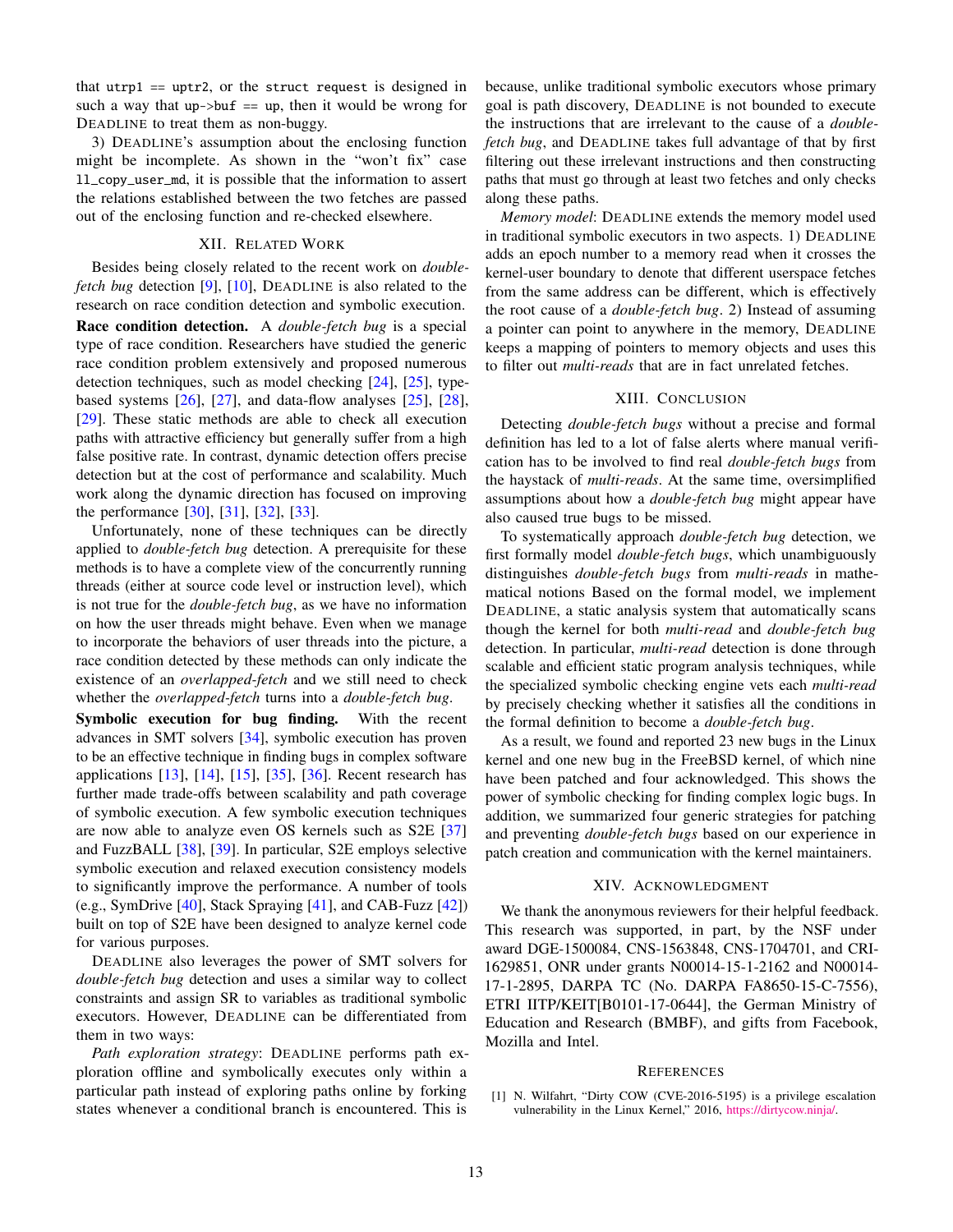- <span id="page-13-0"></span>[2] S. Khandelwal, "11-Year Old Linux Kernel Local Privilege Escalation Flaw Discovered," 2017, [http://thehackernews.com/2017/02/linux-kernel](http://thehackernews.com/2017/02/linux-kernel-local-root.html)[local-root.html.](http://thehackernews.com/2017/02/linux-kernel-local-root.html)
- <span id="page-13-1"></span>[3] MITRE, "CVE-2017-2584," 2017, [https://cve.mitre.org/cgi-bin/cvename.](https://cve.mitre.org/cgi-bin/cvename.cgi?name=2017-2584) [cgi?name=2017-2584.](https://cve.mitre.org/cgi-bin/cvename.cgi?name=2017-2584)
- <span id="page-13-2"></span>[4] A. Konovalov, "Exploiting the Linux Kernel via Packet Sockets," 2017, [https://googleprojectzero.blogspot.com/2017/05/exploiting-linux](https://googleprojectzero.blogspot.com/2017/05/exploiting-linux-kernel-via-packet.html)[kernel-via-packet.html.](https://googleprojectzero.blogspot.com/2017/05/exploiting-linux-kernel-via-packet.html)
- <span id="page-13-3"></span>[5] J. Edge, "Kernel Address Space Layout Randomization," 2013, [https:](https://lwn.net/Articles/569635/) [//lwn.net/Articles/569635/.](https://lwn.net/Articles/569635/)
- <span id="page-13-4"></span>[6] J. Criswell, N. Dautenhahn, and V. Adve, "KCoFI: Complete Control-Flow Integrity for Commodity Operating System Kernels," in *Proceedings of the 35th IEEE Symposium on Security and Privacy (Oakland)*, San Jose, CA, May 2014.
- <span id="page-13-5"></span>[7] X. Ge, N. Talele, M. Payer, and T. Jaeger, "Fine-Grained Control-Flow Integrity for Kernel Software," in *Proceedings of the 1st IEEE European Symposium on Security and Privacy (Euro S&P)*, SaarbrÃijcken, Germany, Mar. 2016.
- <span id="page-13-6"></span>[8] K. Lu, C. Song, T. Kim, and W. Lee, "UniSan: Proactive Kernel Memory Initialization to Eliminate Data Leakages," in *Proceedings of the 23rd ACM Conference on Computer and Communications Security (CCS)*, Vienna, Austria, Oct. 2016.
- <span id="page-13-7"></span>[9] G. C. Mateusz Jurczyk, "Bochspwn: Identifying 0-days via System-wide Memory Access Pattern Analysis," in *Black Hat USA Briefings (Black Hat USA)*, Las Vegas, NV, Aug. 2013.
- <span id="page-13-8"></span>[10] P. Wang, J. Krinke, K. Lu, G. Li, and S. Dodier-Lazaro, "How Double-Fetch Situations Turn into Double-Fetch Vulnerabilities: A Study of Double Fetches in the Linux Kernel," in *Proceedings of the 26th USENIX Security Symposium (Security)*, Vancouver, BC, Canada, Aug. 2017.
- <span id="page-13-9"></span>[11] M. Jurczyk and G. Coldwind, "Identifying and Exploiting Windows Kernel Race Conditions via Memory Access Patterns," 2013, [https://static.googleusercontent.com/media/research.google.com/](https://static.googleusercontent.com/media/research.google.com/en//pubs/archive/42189.pdf) [en//pubs/archive/42189.pdf.](https://static.googleusercontent.com/media/research.google.com/en//pubs/archive/42189.pdf)
- <span id="page-13-10"></span>[12] I. Institute, "Exploiting Windows Drivers: Double-fetch Race Condition Vulnerability," 2016, [http://resources.infosecinstitute.com/exploiting](http://resources.infosecinstitute.com/exploiting-windows-drivers-double-fetch-race-condition-vulnerability)[windows-drivers-double-fetch-race-condition-vulnerability.](http://resources.infosecinstitute.com/exploiting-windows-drivers-double-fetch-race-condition-vulnerability)
- <span id="page-13-11"></span>[13] C. Cadar, V. G. abd Peter M. Pawlowski, D. L. Dill, and D. R. Engler, "EXE: Automatically Generating Inputs of Death," in *Proceedings of the 13th ACM Conference on Computer and Communications Security (CCS)*, Alexandria, VA, Oct.–Nov. 2006.
- <span id="page-13-12"></span>[14] C. Cadar, D. Dunbar, and D. Engler, "KLEE: Unassisted and Automatic Generation of High-Coverage Tests for Complex Systems Programs," in *Proceedings of the 8th USENIX Symposium on Operating Systems Design and Implementation (OSDI)*, San Diego, CA, Dec. 2008.
- <span id="page-13-13"></span>[15] P. Godefroid, M. Y. Levin, and D. Molnar, "Automated Whitebox Fuzz Testing," in *Proceedings of the 15th Annual Network and Distributed System Security Symposium (NDSS)*, San Diego, CA, Feb. 2008.
- <span id="page-13-14"></span>[16] Y. Padioleau, J. L. Lawall, and G. Muller, "Understanding Collateral Evolution in Linux Device Drivers," in *Proceedings of the 1st European Conference on Computer Systems (EuroSys)*, Leuven, Belgium, Apr. 2006.
- <span id="page-13-15"></span>[17] D. A. Ramos and D. Engler, "Under-Constrained Symbolic Execution: Correctness Checking for Real Code," in *Proceedings of the 24th USENIX Security Symposium (Security)*, Washington, DC, Aug. 2015.
- <span id="page-13-16"></span>[18] B. Niu and G. Tan, "Modular Control-Flow Integrity," in *Proceedings of the 2014 ACM SIGPLAN Conference on Programming Language Design and Implementation (PLDI)*, Edinburgh, UK, Jun. 2014.
- <span id="page-13-17"></span>[19] C. Tice, T. Roeder, P. Collingbourne, S. Checkoway, ÃŽlfar Erlingsson, L. Lozano, and G. Pike, "Enforcing Forward-Edge Control-Flow Integrity in GCC & LLVM," in *Proceedings of the 23rd USENIX Security Symposium (Security)*, San Diego, CA, Aug. 2014.
- <span id="page-13-18"></span>[20] J. McCarthy and J. Painter, "Correctness of a compiler for arithmetic expressions," *Mathematical Aspects of Computer Science*, vol. 1, 1967.
- <span id="page-13-19"></span>[21] L. de Moura and N. Bjorner, "Generalized, Efficient Array Decision Procedures," Microsoft Research, Tech. Rep., Sep. 2009.
- <span id="page-13-20"></span>[22] L. De Moura and N. Bjørner, "Z3: An Efficient SMT Solver," in *Proceedings of the 14th International Conference on Tools and Algorithms for the Construction and Analysis of Systems (TACAS'08)*, Berlin, Heidelberg, Mar. 2008.
- <span id="page-13-21"></span>[23] M. Schwarz, D. Gruss, M. Lipp, C. Maurice, T. Schuster, A. Fogh, and S. Mangard, "Automated Detection, Exploitation, and Elimination of Double-Fetch Bugs using Modern CPU Features," *ArXiv e-prints*, Nov. 2017.
- <span id="page-13-22"></span>[24] M. Musuvathi, S. Qadeer, T. Ball, G. Basler, P. A. Nainar, and I. Neamtiu, "Finding and Reproducing Heisenbugs in Concurrent Programs," in

*Proceedings of the 8th USENIX Symposium on Operating Systems Design and Implementation (OSDI)*, San Diego, CA, Dec. 2008.

- <span id="page-13-23"></span>[25] E. Yahav, "Verifying Safety Properties of Concurrent Java Programs Using 3-valued Logic," in *Proceedings of the 28th ACM Symposium on Principles of Programming Languages (POPL)*, London, United Kingdom, Jan. 2001.
- <span id="page-13-24"></span>[26] M. Abadi, C. Flanagan, and S. N. Freund, "Types for Safe Locking: Static Race Detection for Java," *ACM Trans. Program. Lang. Syst.*, vol. 28, no. 2, pp. 207–255, Mar. 2006.
- <span id="page-13-25"></span>[27] D. Grossman, "Type-safe Multithreading in Cyclone," in *Proceedings of the 2003 ACM SIGPLAN International Workshop on Types in Languages Design and Implementation*, ser. TLDI '03, 2003.
- <span id="page-13-26"></span>[28] J. W. Voung, R. Jhala, and S. Lerner, "RELAY: Static Race Detection on Millions of Lines of Code," in *Proceedings of the 15th European Software Engineering Conference (ESEC) / 13th ACM SIGSOFT Symposium on the Foundations of Software Engineering (FSE)*, Dubrovnik, Croatia, Sep. 2007.
- <span id="page-13-27"></span>[29] D. Engler and K. Ashcraft, "RacerX: Effective, Static Detection of Race Conditions and Deadlocks," in *Proceedings of the 19th ACM Symposium on Operating Systems Principles (SOSP)*, Bolton Landing, NY, Oct. 2003.
- <span id="page-13-28"></span>[30] C. Flanagan and S. N. Freund, "RedCard: Redundant Check Elimination for Dynamic Race Detectors," in *Proceedings of the 27th European Conference on Object-Oriented Programming*, ser. ECOOP'13, 2013.
- <span id="page-13-29"></span>[31] M. D. Bond, M. Kulkarni, M. Cao, M. Zhang, M. Fathi Salmi, S. Biswas, A. Sengupta, and J. Huang, "OCTET: Capturing and Controlling Crossthread Dependences Efficiently," in *Proceedings of the 24th Annual ACM Conference on Object-Oriented Programming, Systems, Languages, and Applications (OOPSLA)*, Indianapolis, IN, Oct. 2013.
- <span id="page-13-30"></span>[32] Y. Yu, T. Rodeheffer, and W. Chen, "RaceTrack: Efficient Detection of Data Race Conditions via Adaptive Tracking," in *Proceedings of the 20th ACM Symposium on Operating Systems Principles (SOSP)*, Brighton, UK, Oct. 2005.
- <span id="page-13-31"></span>[33] D. Rhodes, C. Flanagan, and S. N. Freund, "BigFoot: Static Check Placement for Dynamic Race Detection," in *Proceedings of the 2017 ACM SIGPLAN Conference on Programming Language Design and Implementation (PLDI)*, Barcelona, Spain, Jun. 2017.
- <span id="page-13-32"></span>[34] L. De Moura and N. Bjørner, "Satisfiability Modulo Theories: Introduction and Applications," *Communications of the ACM*, vol. 54, no. 9, pp. 69–77, Sep. 2011.
- <span id="page-13-33"></span>[35] J. Burnim and K. Sen, "Heuristics for Scalable Dynamic Test Generation," University of California at Berkeley, Tech. Rep., Sep. 2008.
- <span id="page-13-34"></span>[36] E. Reisner, C. Song, K.-K. Ma, J. S. Foster, and A. Porter, "Using Symbolic Evaluation to Understand Behavior in Configurable Software Systems," in *Proceedings of the 32nd International Conference on Software Engineering (ICSE)*, Cape Town, South Africa, May 2010.
- <span id="page-13-35"></span>[37] V. Chipounov, V. Kuznetsov, and G. Candea, "S2E: A Platform for In-Vivo Multi-Path Analysis of Software Systems," in *Proceedings of the 16th ACM International Conference on Architectural Support for Programming Languages and Operating Systems (ASPLOS)*, Newport Beach, CA, Mar. 2011.
- <span id="page-13-36"></span>[38] D. Babić, L. Martignoni, S. McCamant, and D. Song, "Statically-directed dynamic automated test generation," in *Proceedings of the International Symposium on Software Testing and Analysis (ISSTA)*, Toronto, Canada, Jul. 2011.
- <span id="page-13-37"></span>[39] L. Martignoni, S. McCamant, P. Poosankam, D. Song, and P. Maniatis, "Path-exploration lifting: Hi-fi tests for lo-fi emulators," in *Proceedings of the 17th ACM International Conference on Architectural Support for Programming Languages and Operating Systems (ASPLOS)*, London, UK, Mar. 2012.
- <span id="page-13-38"></span>[40] M. J. Renzelmann, A. Kadav, and M. M. Swift, "SymDrive: Testing Drivers Without Devices," in *Proceedings of the 10th USENIX Symposium on Operating Systems Design and Implementation (OSDI)*, Hollywood, CA, Oct. 2012.
- <span id="page-13-39"></span>[41] K. Lu, M.-T. Walter, D. Pfaff, S. NÄijrnberger, W. Lee, and M. Backes, "Unleashing Use-Before-Initialization Vulnerabilities in the Linux Kernel Using Targeted Stack Spraying," in *Proceedings of the 2017 Annual Network and Distributed System Security Symposium (NDSS)*, San Diego, CA, Feb.–Mar. 2017.
- <span id="page-13-40"></span>[42] S. Y. Kim, S. Lee, I. Yun, W. Xu, B. Lee, Y. Yun, and T. Kim, "CAB-Fuzz: Practical Concolic Testing Techniques for COTS Operating Systems," in *Proceedings of the 2017 USENIX Annual Technical Conference (ATC)*, Santa Clara, CA, Jul. 2017.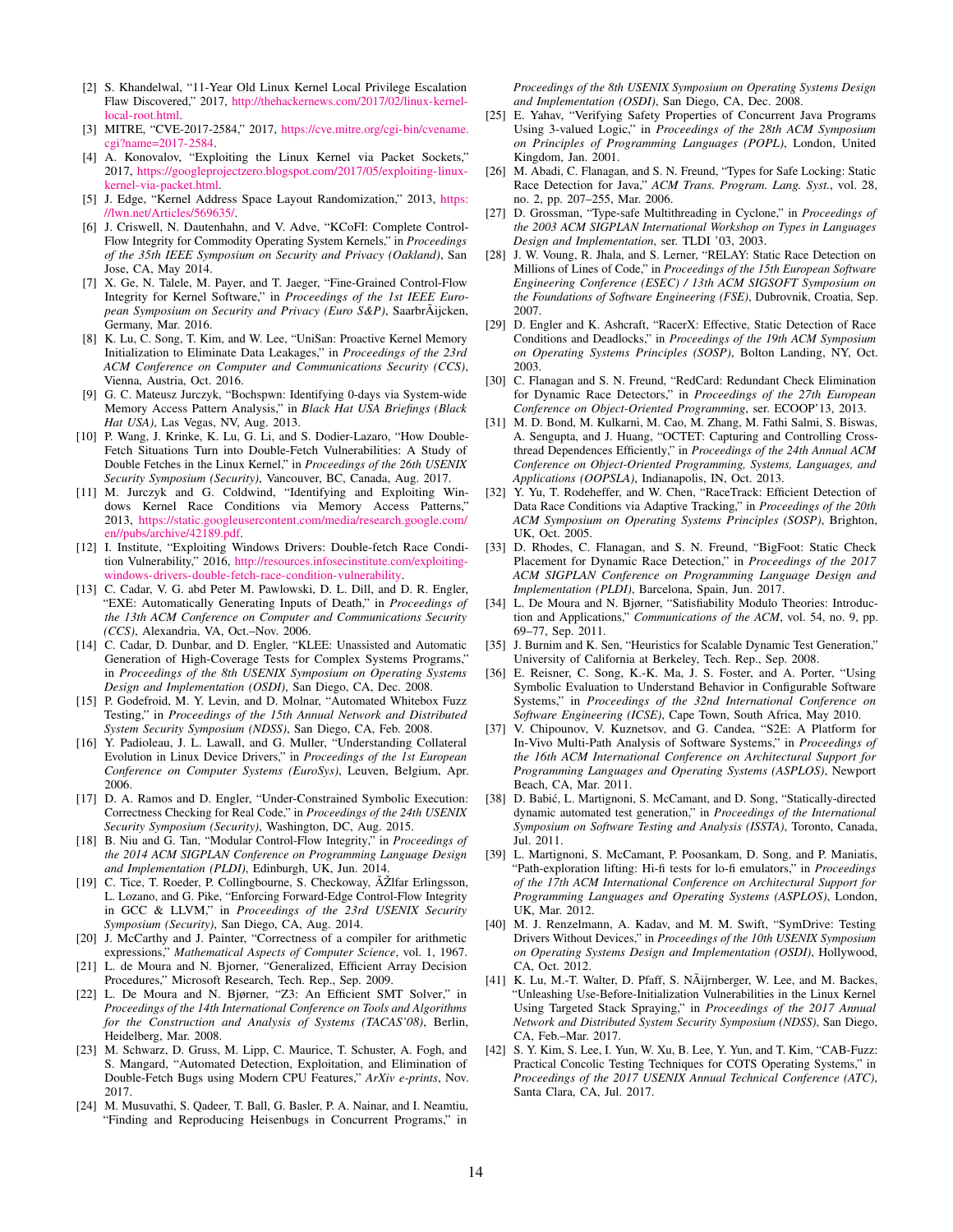## APPENDIX

## <span id="page-14-0"></span>*A. A complicated symbolic checking example*

[Figure 7](#page-14-1) presents a much more complicated example to illustrate DEADLINE's symbolic execution process. In particular, this examples shows two features of DEADLINE:

- Loop unrolling: each of the two while loops are unrolled once which is further reflected in the symbolic execution trace: line 9-16, 22-35 [\(7c\)](#page-14-1).
- Pointer resolving: in DEADLINE's memory model, if DEADLINE can prove that two pointer values are the same, they should be pointing to the same object, which is reflected in line 20 [\(7c\)](#page-14-1).

This example also shows that although developers tend to exercise precaution to prevent *double-fetch bugs*, for example, by placing the sanity checks at line [\(7a\)](#page-14-1), such checks might not be sufficient as shown in line 28 [\(7c\)](#page-14-1).

<span id="page-14-1"></span>

Fig. 7: A *double-fetch bug* in cmsghdr\_from\_user\_compat\_to\_kern, with illustration on how it fits the formal definition of *double-fetch bugs* [\(7b\)](#page-14-1) and DEADLINE's symbolic engine can find it [\(7c\)](#page-14-1).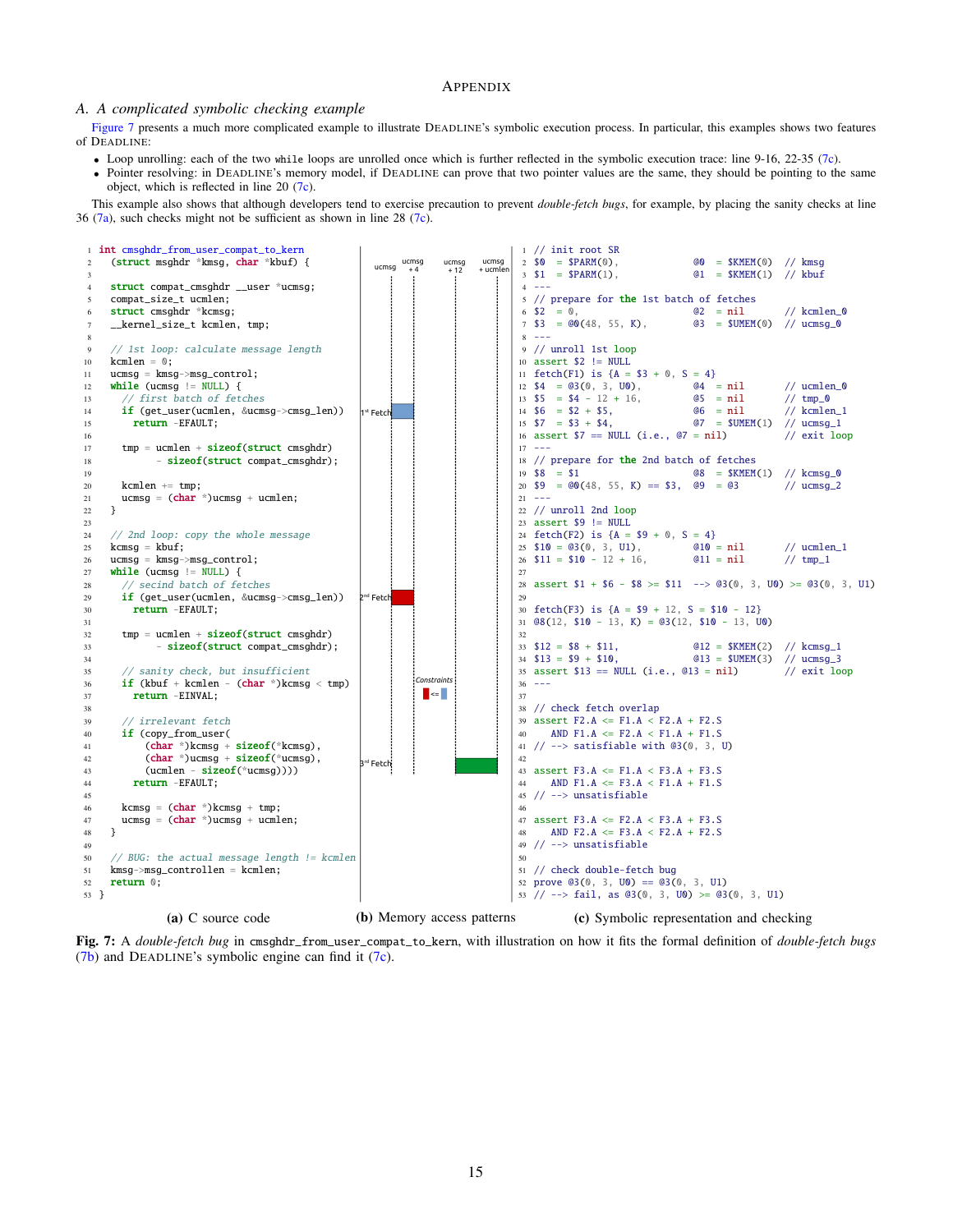## <span id="page-15-0"></span>*B. Static analysis on IR*

Slicing and stitching. In order to obtain execution paths to feed to the symbolic engine, we do *backward slicing* to get sensitive instructions that may affect or constraint the address and size argument of transfer functions and do *forward slicing* to get sensitive instructions that may be affected by the fetch-in values of transfer functions, respectively. We stitch the sensitive instructions to construct paths that are possibly executed at runtime. [Algorithm 3](#page-15-1) shows our slicing and stitching algorithm: the input is a function  $F$  that contains a pair of callsites, C1 and C2, which invoke transfer functions; the output is a set of paths (i.e., P) that contain only sensitive instructions. Pseudo-code (i.e., line 4 – 16) shows the backward slicing algorithm: starting from the parameters of the callsites, which are initialized as the seed vector  $V_v$ , we recursively identify all sensitive instructions (i.e.,  $S_i$ ) that may affect the values in  $V_v$  according to data and control dependencies, and recursively update  $V_v$  according to the use-def chains. We also use a set  $S_v$  to record visited values to avoid revisiting the same values. Similarly with the backward slicing, pseudo-code (i.e., line 17 – 30) shows the forward slicing algorithm, in which the instructions affected by the arguments are obtained by checking a value v's users, which can be a LoadInst loading data from  $v$ , or a BranchInst using  $v$  in its condition, etc. With all sensitive instructions (i.e.,  $S_i$ ) generated from forward and backward slicing, we refine  $F$ 's CFG by cutting off the instructions not in  $S_i$  (i.e., line 31), which provides a refined CFG used for constructing paths (i.e., line 32). We follow original control flows to construct paths that are possibly executed at runtime.

<span id="page-15-1"></span>

| <b>Algorithm 3:</b> do_slicing_and_stitching( $F, < C1, C2 >$ )     |  |  |  |  |  |
|---------------------------------------------------------------------|--|--|--|--|--|
| In : $F$ - A function contains a double-fetch pair < C1, C2>        |  |  |  |  |  |
| In : $\langle C1, C2 \rangle$ - A double-fetch pair callsites in F  |  |  |  |  |  |
| <b>Out</b> : $P - A$ set of paths                                   |  |  |  |  |  |
| $1 S_i \leftarrow \emptyset;$                                       |  |  |  |  |  |
| $2 S_v \leftarrow \emptyset$ ;                                      |  |  |  |  |  |
| $G \leftarrow F$ 's CFG;                                            |  |  |  |  |  |
| $\frac{1}{2}$ do backward slicing to identify instructions that can |  |  |  |  |  |
| affect the double-fetch pair<br>*/                                  |  |  |  |  |  |
| $V_v \leftarrow C1$ .params $\cup C2$ .params;<br>4                 |  |  |  |  |  |
| while $/V_v$ . empty() do<br>5                                      |  |  |  |  |  |
| $v \leftarrow V_v.\text{pop}$ .<br>6                                |  |  |  |  |  |
| $S_v$ insert(v);<br>7                                               |  |  |  |  |  |
| if $v.isInst()$ then<br>8                                           |  |  |  |  |  |
| $S_i$ .insert $(v)$ ;<br>9                                          |  |  |  |  |  |
| for <i>Use</i> $u : v.operands()$ do<br>10                          |  |  |  |  |  |
| if $!S_v$ , find(u) then<br>11                                      |  |  |  |  |  |
| $Vv$ append( <i>u</i> );<br>12                                      |  |  |  |  |  |
| end<br>13                                                           |  |  |  |  |  |
| end<br>14                                                           |  |  |  |  |  |
| end<br>15                                                           |  |  |  |  |  |
| end<br>16                                                           |  |  |  |  |  |
| $/*$ do forward slicing to identify instructions that are           |  |  |  |  |  |
| */<br>affected by the double-fetch pair                             |  |  |  |  |  |
| $V_v \leftarrow C1$ . params $\cup C2$ . params;<br>17              |  |  |  |  |  |
| $S_v$ .clear();<br>18                                               |  |  |  |  |  |
| while $/V_v$ <i>empty()</i> do<br>19                                |  |  |  |  |  |
| $v \leftarrow V_v.\text{pop}$ ;<br>20                               |  |  |  |  |  |
| $S_v$ insert(v);<br>21                                              |  |  |  |  |  |
| if $v.isInst()$ then<br>22                                          |  |  |  |  |  |
| $S_i$ insert(v);<br>23                                              |  |  |  |  |  |
| end<br>24                                                           |  |  |  |  |  |
| for <i>User</i> $u : v \cdot users()$ do<br>25                      |  |  |  |  |  |
| if $!S_v$ , find(u) then<br>26                                      |  |  |  |  |  |
| $V_v$ append $(u)$ ;<br>27                                          |  |  |  |  |  |
| end<br>28                                                           |  |  |  |  |  |
| end<br>29                                                           |  |  |  |  |  |
| end<br>30                                                           |  |  |  |  |  |
| 31 refineCFG $(G, S_i)$ ;                                           |  |  |  |  |  |
| $32 \, P \leftarrow \text{getPaths}(G)$ ;                           |  |  |  |  |  |
|                                                                     |  |  |  |  |  |

Loop unrolling. It is impossible to statically obtain all paths when a program contains unbounded loops. Even for the loops with fixed bounds, exploring all paths is inefficient. Therefore, we unroll each loop  $n$  times  $(n$  is configurable) to cover as many runtime paths as possible. [Algorithm 4](#page-15-2) shows how we unroll loops in a CFG. In procedure merge: for each loop in a CFG, if the loop does not contain embedded loops, we merge all instructions inside the loop as a single node, which simplifies the CFG to a directed acyclic graph (DAG), in which we can directly get all paths. Procedure *unroll* takes in a path from the DAG, and recursively unroll the loop nodes for  $n$  times until there are no loop nodes on the path. Although this unrolling algorithm is simple, it is proved to be efficient and effective.

<span id="page-15-2"></span>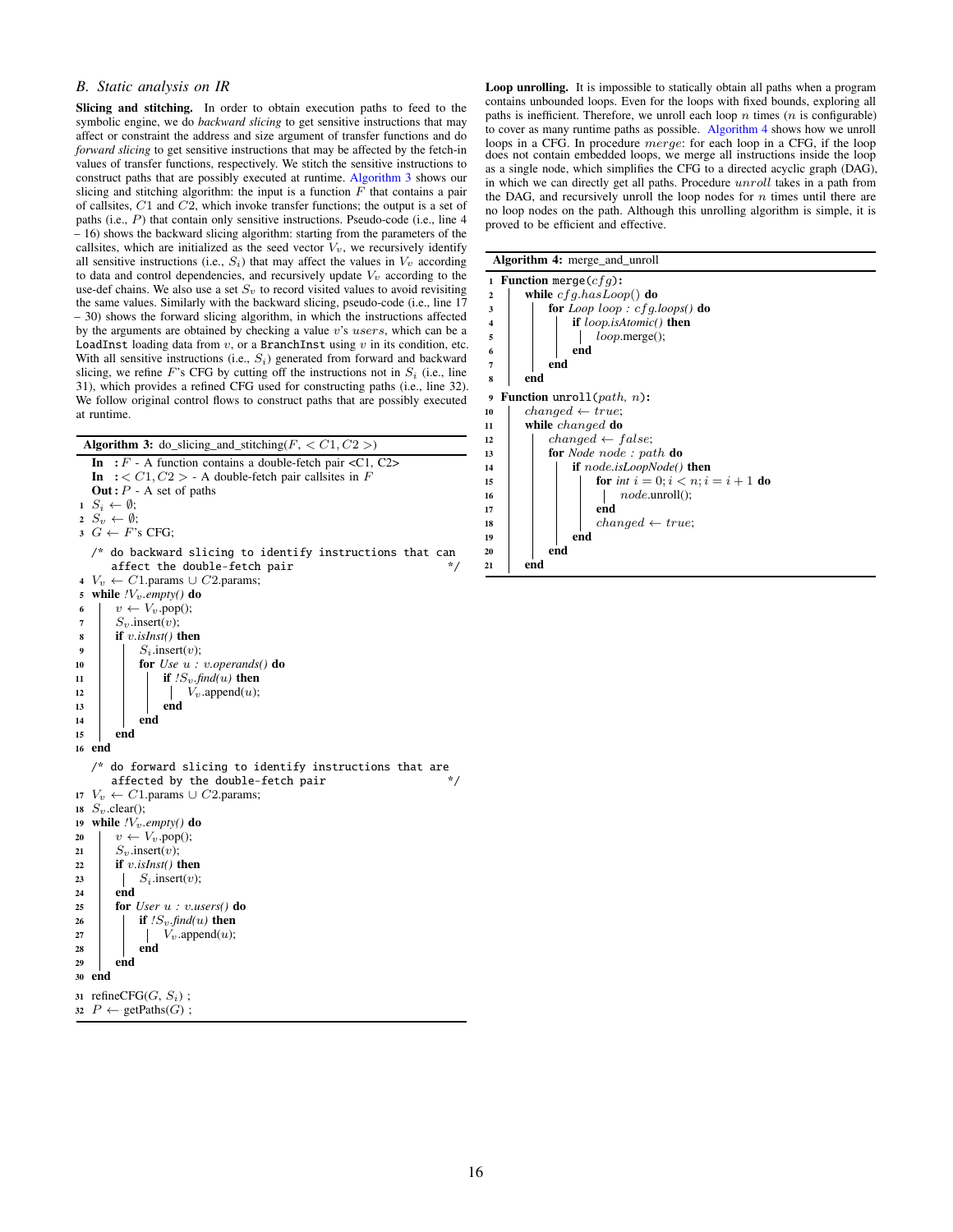*C. Samples of double-fetch bug patches with different patching strategies*

```
1 kernel/events/core.c | 2 ++
2 1 file changed, 2 insertions(+)
3
4 diff --git a/kernel/events/core.c b/kernel/events/core.c
5 index ee20d4c..c0d7946 100644
 6 --- a/kernel/events/core.c
7 +++ b/kernel/events/core.c
8 @@ -9611,6 +9611,8 @@ static int perf_copy_attr(struct perf_event_attr __user *uattr,
9 if (ret)
10 return -EFAULT;
11
12 + \text{attr} \rightarrow \text{size} = \text{size};
13 +
14 if (attr->__reserved_1)
15 return -EINVAL;
```


```
1 net/compat.c | 7 +++++++
2 1 file changed, 7 insertions(+)
 3
4 diff --git a/net/compat.c b/net/compat.c
5 index 6ded6c8..2238171 100644
 6 --- a/net/compact.c7 +++ b/net/compat.c
 8 @@ -185,6 +185,13 @@ int cmsghdr_from_user_compat_to_kern(struct msghdr *kmsg, struct sock *sk,
9 ucmsg = cmsg_compat_nxthdr(kmsg, ucmsg, ucmlen);
10 }
11
12 + /^*13 + * check the length of messages copied in is the same as the
14 + * what we get from the first loop
15 +16 + i \text{if } ((char * ) \text{kcmsg } - \text{ (char } * ) \text{kcmsg} \text{_base } != \text{kcmlen})17 + goto Einval;
18 +
19 /* Ok, looks like we made it. Hook it up and return success. */
20 kmsg->msg_control = kcmsg_base;
21 kmsg->msg_controllen = kcmlen;
```
Fig. 9: The patch to cmsghdr\_from\_user\_compat\_to\_kern follows the abort on change strategy

```
1 block/scsi_ioctl.c | 8 +++++++-
2 1 file changed, 7 insertions(+), 1 deletion(-)
 3
4 diff --git a/block/scsi_ioctl.c b/block/scsi_ioctl.c
5 index 7440de4..8fe1e05 100644
 6 --- a/block/scsi_ioctl.c
7 +++ b/block/scsi_ioctl.c
8 @@ -463,7 +463,13 @@ int sg_scsi_ioctl(struct request_queue *q, struct gendisk *disk, fmode_t mode,
9 */
10 err = -EFAULT;11 req->cmd_len = cmdlen;
12 - if (copy_from_user(req->cmd, sic->data, cmdlen))
13 +
14 +15 + \frac{1}{15} + \frac{1}{15} avoid copying the opcode twice
16 + \frac{*}{4}17 + memcpy(req->cmd, &opcode, sizeof(opcode));
18 + if (copy_from_user(req->cmd + sizeof(opcode),
19 + sic->data + sizeof(opcode), cmdlen - sizeof(opcode)))
20 goto error;
2122 if (in_len && copy_from_user(buffer, sic->data + cmdlen, in_len))
```
Fig. 10: The patch to sg\_scsi\_ioctl follows the incremental copy strategy